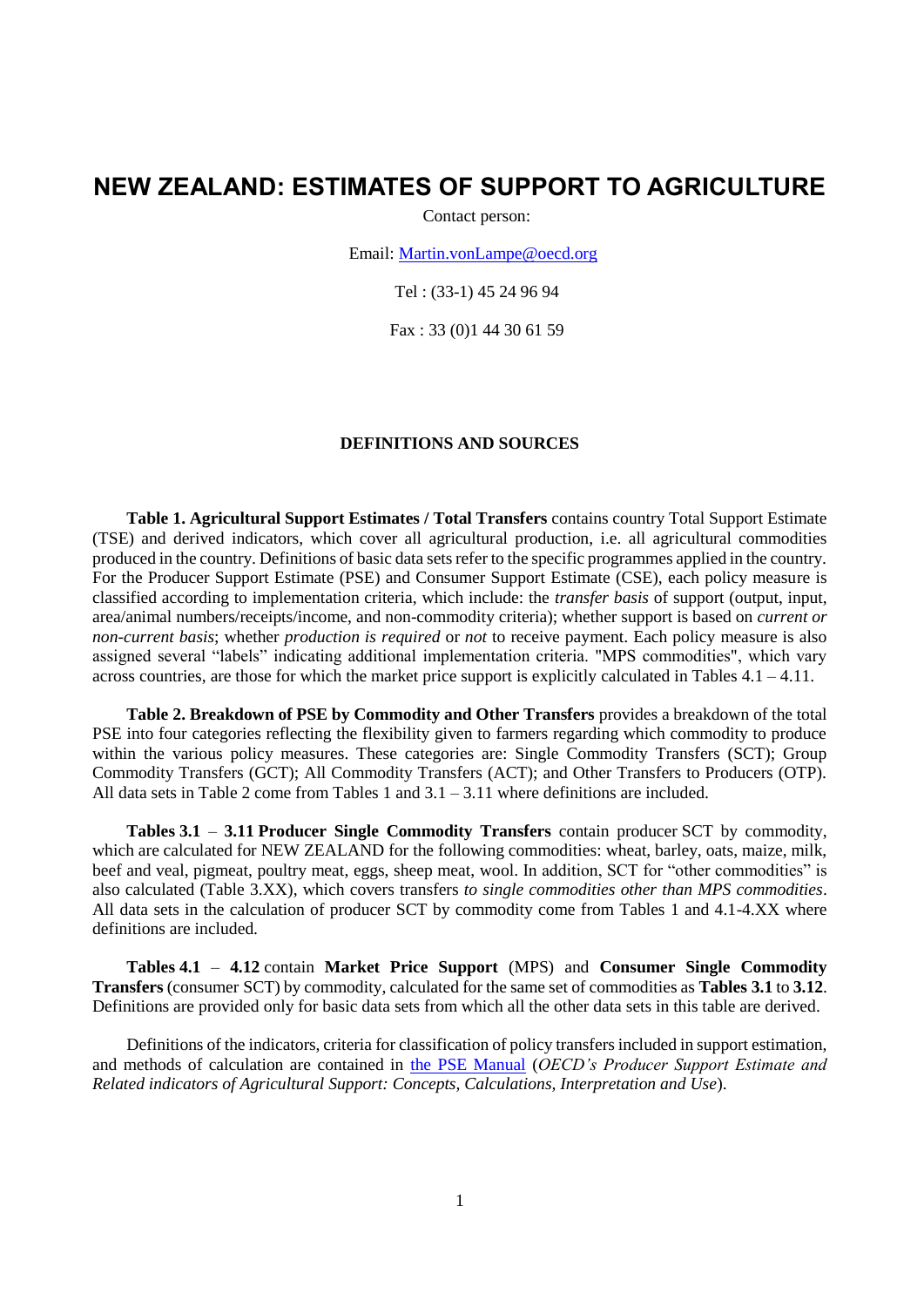### **TABLE 1: NEW ZEALAND: TOTAL SUPPORT ESTIMATE**

#### *Definitions:*

**I. Total value of production (at farm gate):** Total agricultural production valued at farm gate prices, i.e. value (at farm gate) of all agricultural commodities produced in the country [1].

*I.1. Of which share of MPS commodities (%):* Share of commodities for which MPS is explicitly calculated (in Tables 4.1-4.11) in the total value of agricultural production.

**II. Total value of consumption (at farm gate):** Consumption of all commodities domestically produced valued at farm gate prices, and estimated by increasing the value of consumption (at farm gate) of the MPS commodities according to their share in the total value of agricultural production  $[(II.1) / (I.1)]$ x100].

*II.1. Of which MPS commodities:* Sum of the value of consumption (at farm gate prices) of the MPS commodities as indicated in Tables 4.1-4.11.

**III.1 Producer Support Estimate (PSE):** Associated with total agricultural production, i.e. for all commodities domestically produced [Sum of A to G; when negative, the amounts represent an implicit or explicit tax on producers].

#### *A. Support based on commodity output*

*A.1. Market Price Support:* On quantities domestically produced (excluding for on-farm feed use -- *Excess Feed Cost*) of all agricultural commodities, estimated by increasing the MPS for the MPS commodities according to their share in the total value of agricultural production by commodity group [for each commodity group: (ΣMPS for MPS commodities) / (ΣVP for MPS commodities) x VP for total group; the total MPS is then calculated as the sum of MPS by commodity group]. For NEW ZEALAND, the commodity groups considered are: group 1 (crops), group 2 (livestock products)

#### *A.2. Payments based on output*

#### *Stabilisation loan write-off*

Period of implementation: up to 1986

One-off transitional payment; Payments of NZ\$ 25/tonne announced after the harvest and granted to all wheat sold for the 1986/87 harvest.

Use of labels: Production and payment limits: NO; Variable payment rates: NO; Input constraints: NO Payments are included in the wheat Single Commodity Transfers (Table 3.1).

### *B. Payments based on input use*

#### *B.1. Payments based on variable input use*

#### *Fuel payment*

Period of implementation: up to 1986

Value of the exemption on the proportion of the Motor Spirits Duty paid to the National Roads Fund. Use of labels: Production and payment limits: NO; Variable payment rates: NO; Input constraints: NO. Payments are included in the All Commodities Transfers.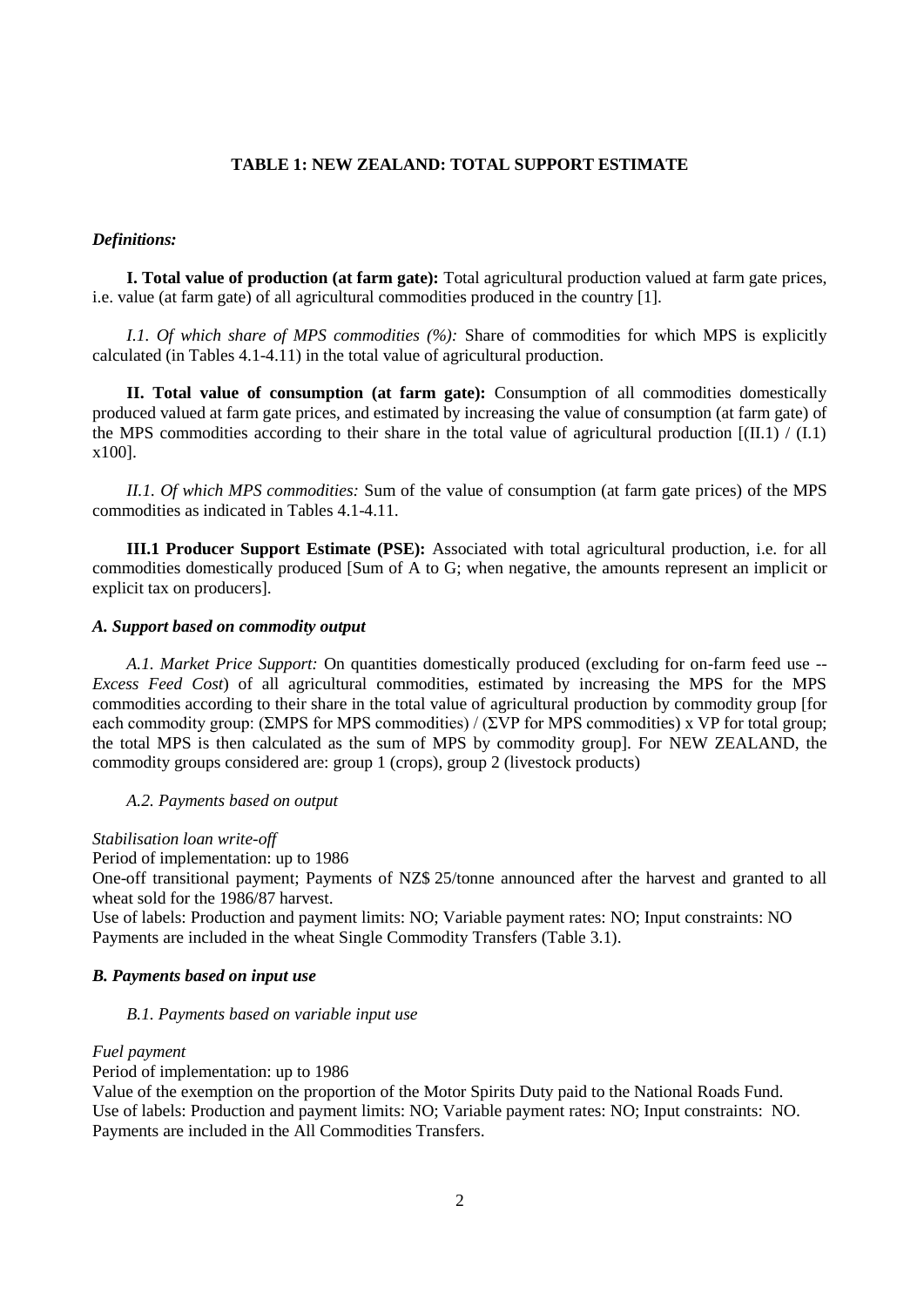## *Labour payment*

Period of implementation: up to 1986

Budgetary expenditure covering part of wages for a maximum period of twenty-six weeks for workers employed under the Job Opportunity Scheme.

Use of labels: Production and payment limits: NO; Variable payment rates: NO; Input constraints: NO. Payments are included in the sheepmeat, wool, beef and milk Group Commodity Transfers (Tables 3.9; 3.10; 3.5 and 3.4).

## *Fertiliser payment*

### Period of implementation: up to 30th June 1986

Budgetary expenditure to the fertiliser industry to cover costs associated with reduced prices paid by farmers. Use of labels: Production and payment limits: NO; Variable payment rates: NO; Input constraints: NO Payments are included in the sheepmeat, wool, beef and milk Group Commodity Transfers (Tables 3.9; 3.10; 3.5 and 3.4).

## *B.2. Payments based on fixed capital formation*

### *Capital grants*

### Period of implementation: up to 1993

Budgetary expenditure under the Livestock Incentive Scheme (LIS) and the Land Development and Encouragement Loan Scheme (LDELS) on payments to farmers as "an incentive to the improvement of reverted or under-utilized land".

Use of labels: Production and payment limits: NO; Variable payment rates: NO; Input constraints: NO Payments are included in the sheepmeat, wool, beef and milk Group Commodity Transfers (Tables 3.9; 3.10; 3.5 and 3.4).

## *Rural Bank and Finance Corporation: interest concessions*

## Period of implementation: up to 1990/91

Provided by the Rural Banking and Finance Corporation, the Department of Maori Affairs and the Department of Lands and Survey. Total value calculated as the difference between the market rate and the subsidized rate paid by the farmers, multiplied by the value of outstanding loans to purchase fixed inputs. Use of labels: Production and payment limits: NO; Variable payment rates: NO; Input constraints: NO. Payments are included in the sheepmeat, wool, beef and milk Group Commodity Transfers (Tables 3.9; 3.10; 3.5 and 3.4).

## *B.3. Payments based on on-farm services*

#### *Agricultural pest control*

Period of implementation: up to 1992) Budgetary expenditures for rabbits control and grants to pest destruction boards for carrying out pest eradication as well as operating costs of the Agricultural Destruction Council.

Use of labels: Production and payment limits: NO; Variable payment rates: NO; Input constraints: NO. Payments are included in the All Commodities Transfers.

## *Animal health division (disease control)*

Period of implementation: up to 1989/90) Budgetary expenditure on programmes to safeguard the health of New Zealand's agricultural animal population, namely export quality assurance for live animals, promotion on animal health and the reduction of production limiting diseases, disease surveillance and disease eradication.

Use of labels: Production and payment limits: NO; Variable payment rates: NO; Input constraints: NO. Payments are included in all livestock Group Commodity Transfers.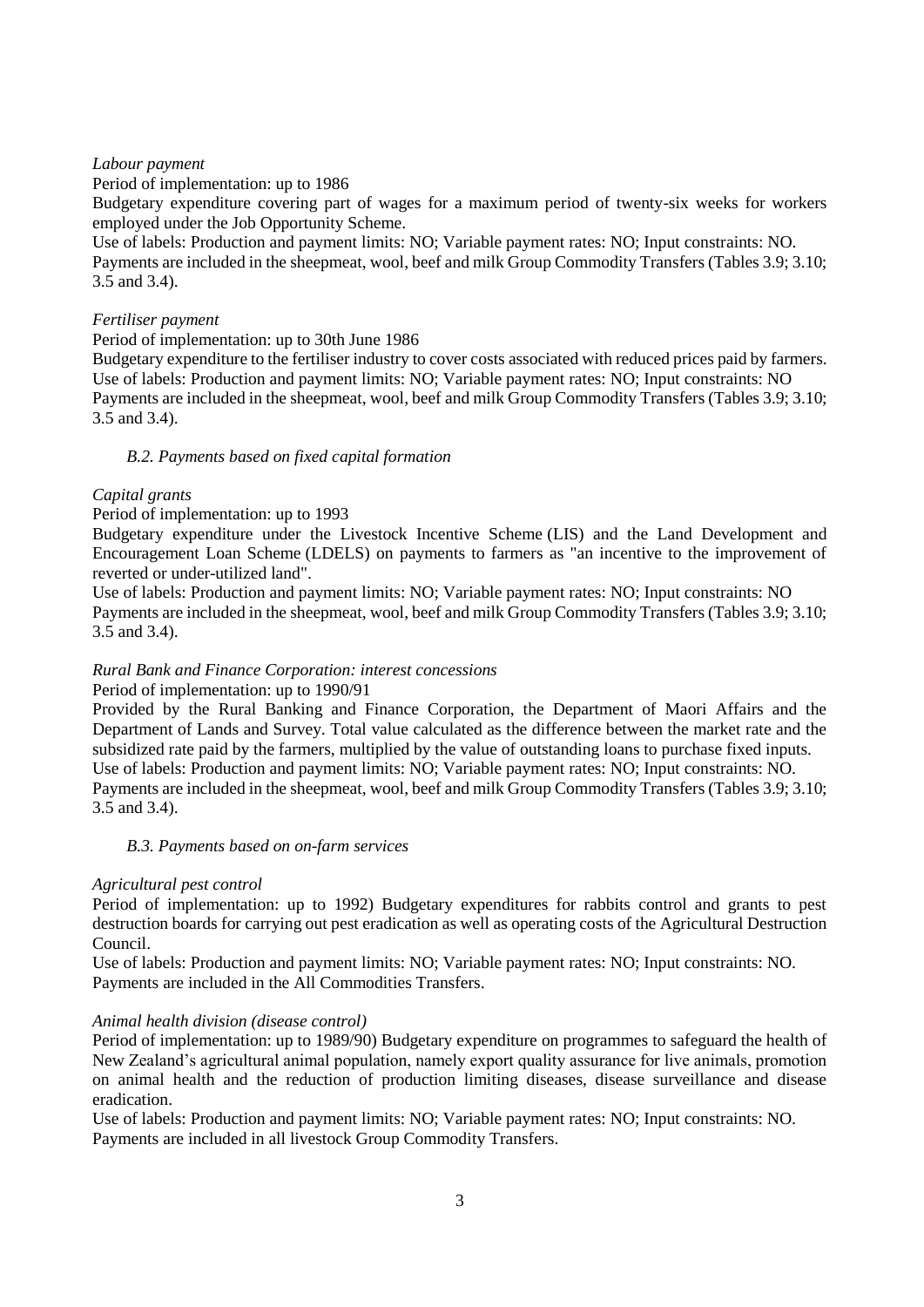## *Noxious weeds eradication*

#### Period of implementation: up to 1991

Budgetary expenditure on the control of noxious seeds, including payments for employment of Noxious Plants Officers, for the Nassella Tussock Boards, for the eradication of Australian Sedge and the noxious plant control scheme. The scheme was discontinued in February 1985 but payments continued to be made through 1991/92.

Use of labels: Production and payment limits: NO; Variable payment rates: NO; Input constraints: NO. Payments are included in the All Commodities Transfers.

#### *Maori Agri Business Extension Services (prior to 2020: Te Ture Whenua Maori Network)* Period of implementation: from 2016

Budgetary expenditure to improve productivity of Maori owned land through the purchase of tools, interventions and research. Allocated \$3.2 million per year, starting in 2015/16.

Use of labels: Production and payment limits: NO; Variable payment rates: NO; Input constraints: NO. Payments are included in the All Commodities Transfers.

#### *New Farm extension service*

### Period of implementation: from 2019

Budgetary expenditure to support and enable producers to improve environmental, social and wellbeing outcomes in their communities by driving their own solutions. Extension Services emphasises the partnering with farmers, regional stakeholders and agricultural professionals to ensure services are relevant to the needs and priorities of local communities. The programme has a budget of NZD 35 million (USD 23 million) over four years from July 2019 to support up to 2 200 producers across targeted catchments and regions. Use of labels: Production and payment limits: NO; Variable payment rates: NO; Input constraints: NO. Payments are included in the All Commodities Transfers.

## *Agricultural Recovery Assistance*

Period of implementation: 2019

Budgetary expenditure for expert advice to farmers affected by adverse events, including fire or biosecurity incursion.

Use of labels: Production and payment limits: NO; Variable payment rates: NO; Input constraints: NO. Payments are included in the All Commodities Transfers.

## *C. Payments based on current area planted/animal numbers/receipts/income – production required*

## *Income tax concessions*

Period of implementation: up to 1990

Major tax concessions on farmer's income were given in 1986.

Use of labels: Production and payment limits: NO; Variable payment rates: NO; Input constraints: NO; Payment eligibility: I.

Payments are included in the All Commodities Transfers.

## *Climatic disaster relief scheme*

## Period of implementation: since 1986

Formerly budgetary expenditure on interest concessions by the Rural Banking and Finance Corporation (RBFC) on loans to farmers for restoring boundary fences and stock water supplies due to adverse climatic conditions and payments related to hail damage for horticultural crops. [The RBFC no longer exists.] Now budgetary expenditure through MAF to assist with recovery in the aftermath of large-scale climatic disasters that are beyond the ability of a region or community to manage.

Use of labels: Production and payment limits: NO; Variable payment rates: YES (Payments rates vary according to the severity of damage by natural disasters); Input constraints: NO; Payment eligibility: I.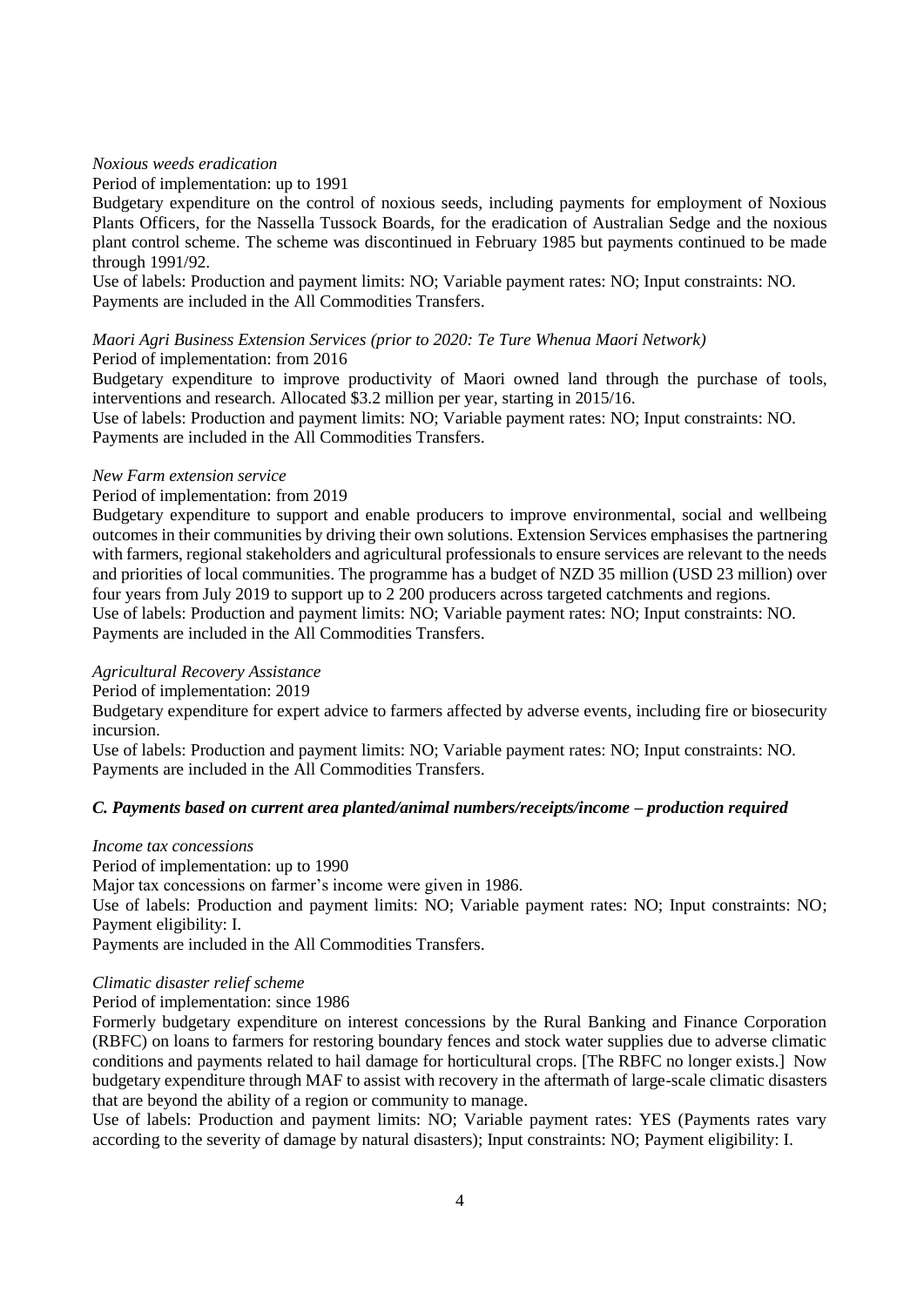Payments are included in the All Commodities Transfers.

### *Earthquake relief support*

Period of implementation: 2017-2018

Funding community-driven projects and professional advisory services for future land use planning, for farmers and growers in the Marlborough, Kaikoura and Hurunui region, impacted by the Kaikoura earthquake.

Use of labels: Production and payment limits: NO; Variable payment rates: NO; Input constraints: NO; Payment eligibility: I.

Payments are included in the All Commodities Transfers.

## *D. Payments based on non-current area planted/animal numbers/receipts/income – production required*

*Producer board debt write-off*

Period of implementation: 1986

Budgetary expenditure on debt write-off by sheepmeat and beef producer boards. [This scheme was removed in 1986.]

Use of labels: Production and payment limits: NO; Variable payment rates: NO; Input constraints: NO; Payment eligibility: An.

Payments are included in the sheepmeat, wool, beef and milk Group Commodity Transfers (Tables 3.9; 3.10; 3.5 and 3.4).

## *E. Payments based on non-current area planted/animal numbers/ receipts/income – production not required*

### *F. Payments based on non-commodity criteria*

*F.1. Payments based on long-term resource retirement*

*F.2. Payments based on specific non-commodity output*

*F.3. Payments based on other non-commodity criteria*

#### *G. Miscellaneous payments*

### **III.2 Percentage PSE**  $[100 \times (III.1) / ((I) + (Sum of A2 to G))]$

**III.3 Producer NPC:** For all agricultural commodities the producer NPC is estimated as a weighted average of the producer NPC calculated for the individual MPS commodities and shown in Table 4. For each commodity Producer NPC = [domestic price received by producers (at the farm gate) + unit payments based on output] / border price (also at the farm gate).

**III.4 Producer NAC** [1 / (100 - (III.2)) x 100]

**IV. General Services Support Estimate (GSSE):** total budgetary expenditure to support general services provided to agriculture [Sum of H to M].

### *H. Agricultural Knowledge and Innovation System*

*H.1. Agricultural Knowledge Generation*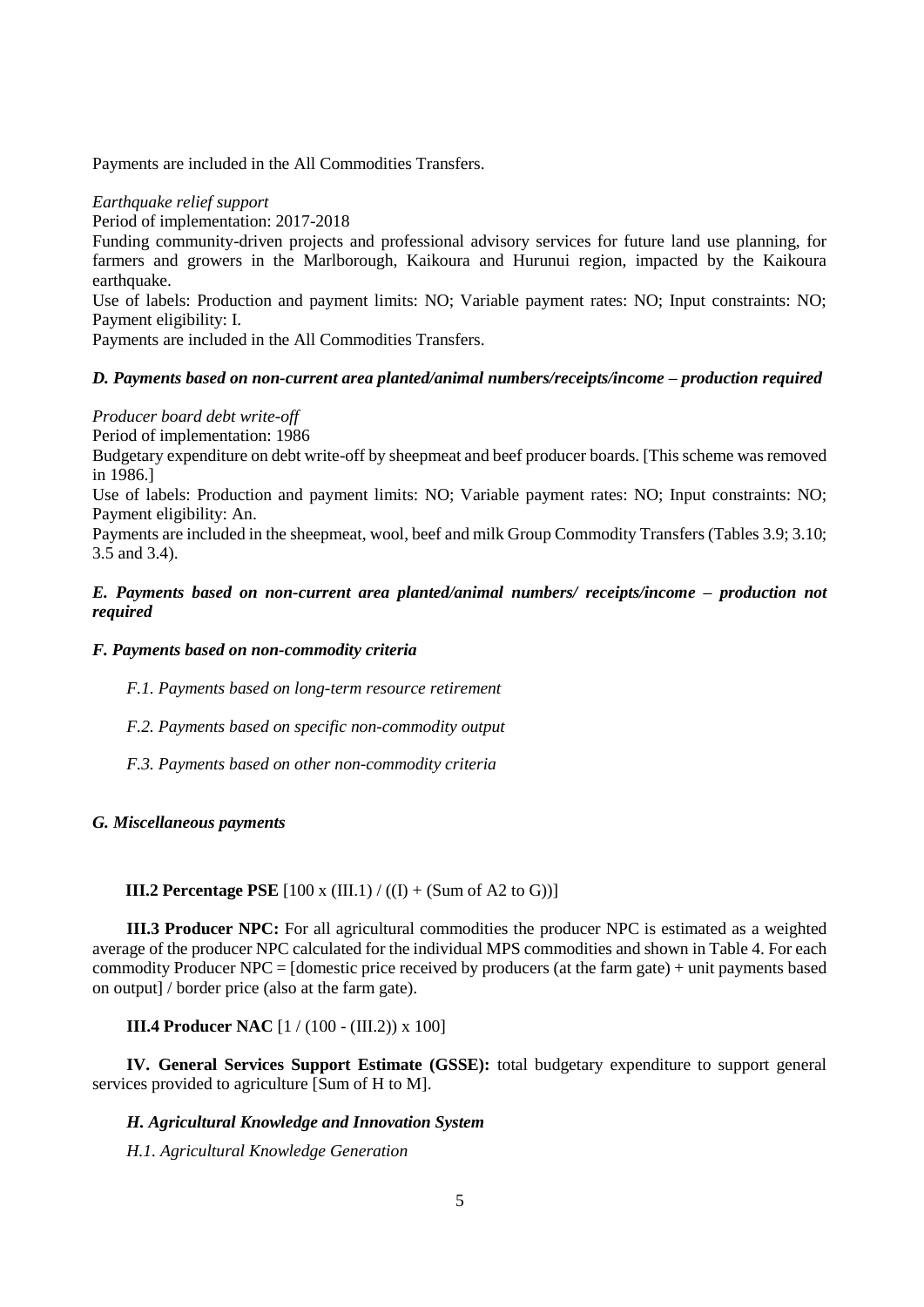## *Dept of Scientific & Industrial Research + MAF Ag. Research then FORST*

Period of implementation: since 1986

Research expenditure by the Ministry of Agriculture and Fisheries, the Department of Scientific and Industrial Research and the Department of Lands and Survey up to 1988/89. From 1990 onward, budgetary expenditure provided through the Public Good Science Fund (PGSF), administered by the Foundation of Science, Research and Technology (FRST).

### *Research on horticulture*

Period of implementation: 1992-2000 Specific research expenditure on horticulture (no more detailed information available)

## *Sustainable Farming Fund*

#### Period of implementation: since 2001

From 2001, Sustainable Farming Fund (SFF) has been provided in order to help rural communities in the sustainable use of land-based resources. Eligible projects are those of up to three years' duration that help with the transfer of the information and technology from experts into the hands of the wider community

## *Extension*

#### Period of implementation: 1986-1992

Budgetary expenditure on the Advisory and Services Division of MAF allocated to all commodities according to their share in the total value of production. [These services were privatised in 1992.]

### *Primary Growth Partnership*

#### Period of implementation: since 2010

Administered by the Ministry for Primary Industries, the PGP is a government-industry partnership initiative that invests in significant programmes of research and innovation to boost agricultural productivity, economic growth and the sustainability of NZ's primary, forestry and food sectors. PGP programmes are up to seven years duration. Industry co-investors must invest a minimum of 60% of the total investment (50% for programmes approved in or before December 2015), with a minimum amount of NZD 0.5 million to coinvest over the lifetime of a programme; the balance Is invested by the Crown.

## *M Bovis research fund*

#### Period of implementation: from 2019

Budgetary expenditure for funding research and science expertise to help eradicate M. bovis. MPI allocated NZD 30 million to invest in different research programmes in 2019 and 2020, as part of the larger funding allocated to eradicating M. bovis.

## *Sustainable Food and Fibre Futures*

#### Period of implementation: from 2020

Budgetary expenditure for funding innovative projects that create more value and improved sustainability for the food and fibre industries. SFF Futures has a budget of NZD 40 million (USD 26 million) per year and provides a single gateway for farmers, growers, harvesters and industry to apply for investment in a range of projects that deliver economic, environmental and social benefits. Projects can range from small, one-off initiatives to long-running multi-million dollar partnerships. Community projects require coinvestment from the partner organisation of at least 20% of costs. Commercially-driven projects require coinvestment of at least 60% of costs.

## *H.2. Agricultural Knowledge Transfer*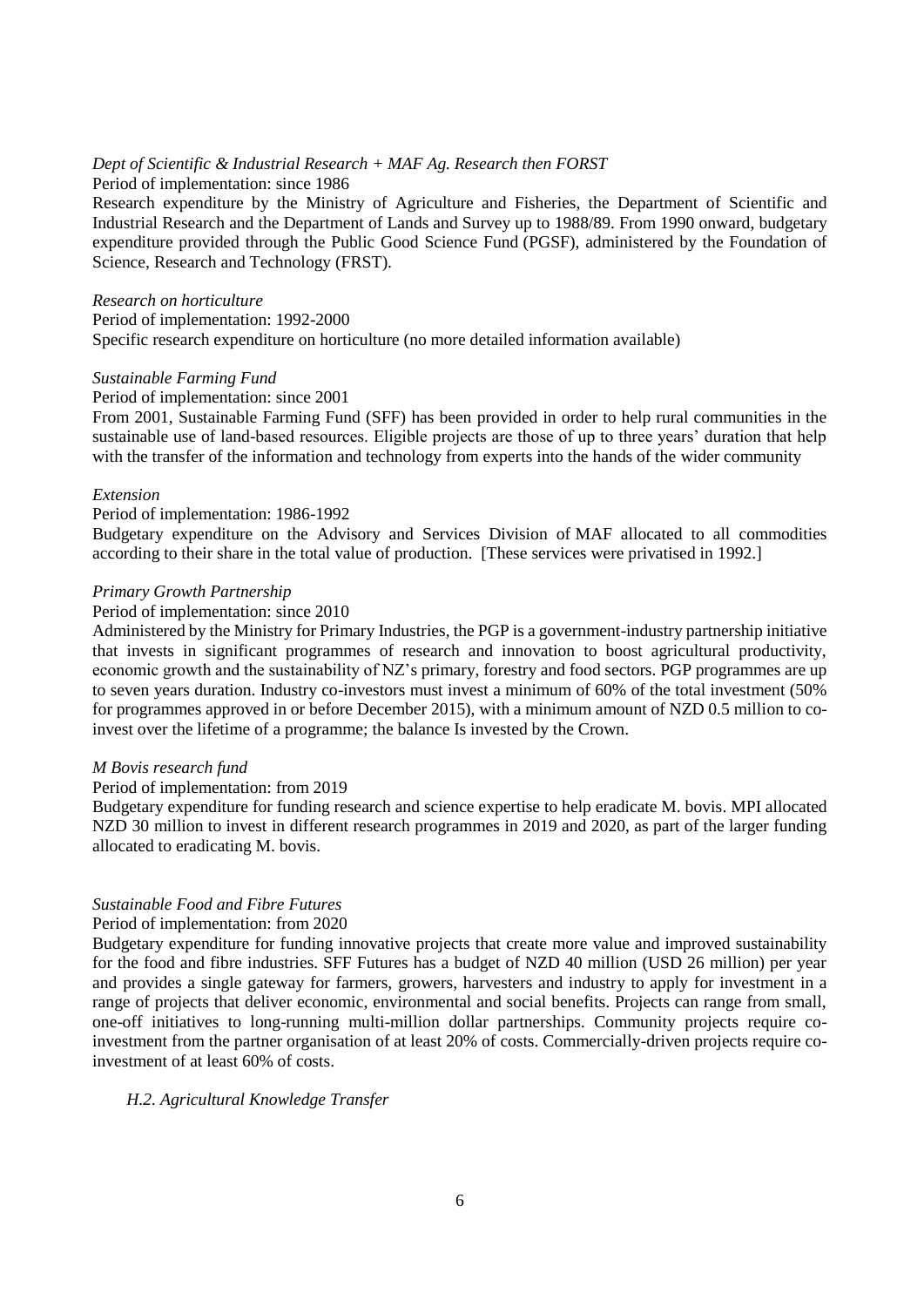#### *H2.a. education*

#### *H2.b. extension services*

*Industry training organizations* Period of implementation: No data available up to 1995 Budgetary expenditure on agricultural education by the Tertiary Education Commission (TEC) to Industry Training Organizations.

*Agriculture University Courses* Period of implementation: since 2005 No further details available.

### *I. Inspection and Control*

#### *I.1. Agricultural product safety and inspection*

#### *I.2. Pest and disease inspection and control*

## *Regulatory system (primary processing)*

## Period of implementation: From mid-1990s

Budgetary expenditure on regulatory programme for animal products, dairy products, agricultural compounds and veterinary medicines (includes standard setting, programme development, systems audit, verification, and enforcement). [NOTE: no budgetary expenditures recorded in the file]

## *Agricultural quarantine service*

### Period of implementation: Since 1986

Budgetary expenditure on the control of agricultural products' entry into the country.

#### *Regulatory system (biosecurity)*

#### Period of implementation: From mid-1990s

Budgetary expenditure on all aspects of the biosecurity system relevant to agricultural production (includes standard setting, operational systems, accreditation, official assurances, border clearances, surveillance programmes, and response activities). [NOTE: no budgetary expenditures recorded in the file]

#### *Pest management*

### Period of implementation: From 1994

Budgetary expenditure allocated by MAF for control of tuberculosis vectors (primarily possums) and also by Regional Councils for control of animal and plant pests (to protect health and life of agricultural plants and livestock, plus native flora and fauna). This expenditure was formerly classified as PSE B3 until 2009.

#### *Response to Kiwifuit disease (Psa)*

#### Period of implementation: 2012-2017

Budgetary expenditure allocated by the Ministry for Primary Industries for managing the kiwifruit disease Psa. Kiwifruit growers who have been severely impacted by Psa may be eligible for Rural Assistance Payments, when they have no other significant income from farm business as a result of Pse, or other sources of income and realisable cash assets. Payments for a maximum of 12 months.

#### *Rural Veterinary Bonding Scheme*

#### Period of implementation: From FY 2012-13

Budgetary expenditure allocated by the Ministry for Primary Industries to address shortages of veterinarians working with production animals. Under the Scheme, new veterinary graduates volunteer to work for a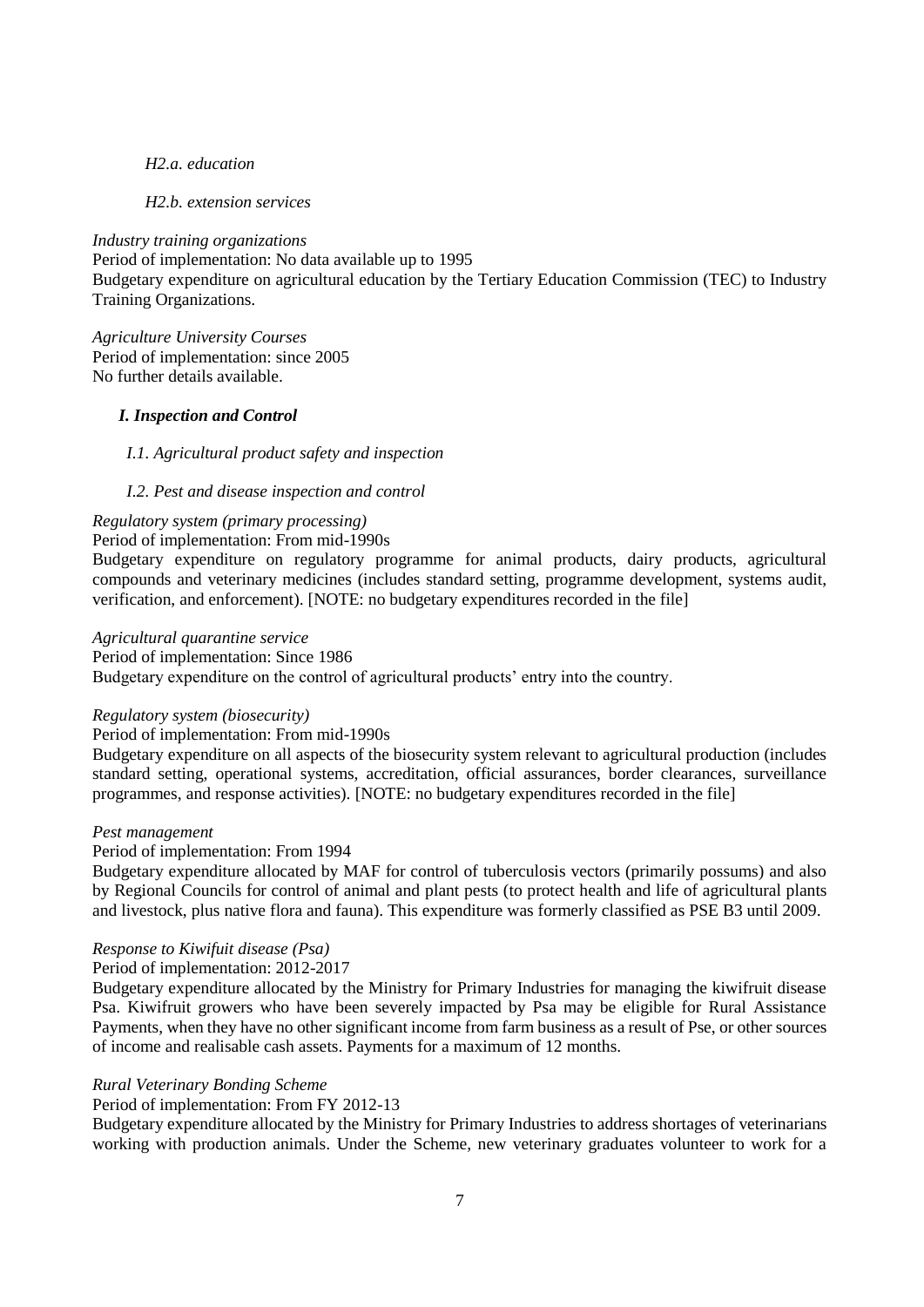minimum of three years in an eligible veterinary practice that has an overall production animal focus. In return, the Scheme provides a taxable payment of \$11,000 for each year worked in that practice, for a maximum of five years. There are 30 new places to be filled each year. [\(http://www.nzva.org.nz/vets-vet](http://www.nzva.org.nz/vets-vet-businesses/rural-bonding-scheme?destination=node%2F1917)[businesses/rural-bonding-scheme?destination=node%2F1917\)](http://www.nzva.org.nz/vets-vet-businesses/rural-bonding-scheme?destination=node%2F1917).

### *Wilding pine conifer control programme*

### Period of implementation: From 2017

Budgetary expenditure allocated by the Ministry for Primary Industries to address the spreading of wilding pines. Wilding pines are weeds that overwhelm the native landscape and have the potential to spread across 7.5 hectares of vulnerable land within 30 years if there is no national intervention. The national wilding conifer control programme funds projects that preserve natural landscapes on both private and rural land and crown owned conservation estate land from encroachment of pine trees that have accidentally seeded.

### *Compensation for M bovis livestock slaughter*

### Period of implementation: From 2018

Budgetary expenditure allocated by the Ministry for Primary Industries to address the appearance of *Mycoplasma bovis*. The schemes aims at eradicating the disease within 10 years. Government is to meet 68 of eradication costs. Affected farmers can apply for compensation, if they have suffered a verifiable loss as a result of damage to, or destruction of, property (including stock and equipment destroyed in an attempt to limit the spread of the bacteria).

### *I.3. Input control*

## *Meat and dairy inspection programme*

#### Period of implementation: Since 1986

Budgetary expenditure for the control of hygiene standards and grading; replaced, in 1990, by a Quality Assurance programme for inspection, laboratory analysis, audit and certification; plus costs of seed certification for wheat and coarse grains.

#### *J. Development and maintenance of Infrastructure*

## *J.1. Hydrological Infrastructure*

#### *Community irrigation schemes*

#### Period of implementation: since 1986

Budgetary expenditures under the community irrigation scheme covering the operation and maintenance of the Crown's existing irrigation schemes until they are sold to private buyers, the cost of the sale of irrigation assets.

#### *Flood control and land drainage*

Period of implementation: Since 1994

Budgetary expenditures by Regional Councils to support initial construction of flood protection and land drainage schemes to reduce the effects of flooding on life and property.

## *J.2. Storage, marketing and other physical infrastructure*

#### *Soil conservation*

#### Period of implementation: Since 1994

Budgetary expenditures by Regional Councils on cost-share programmes to encourage best land management practices, e.g. prevention of erosion.

#### *J.3. Institutional infrastructure*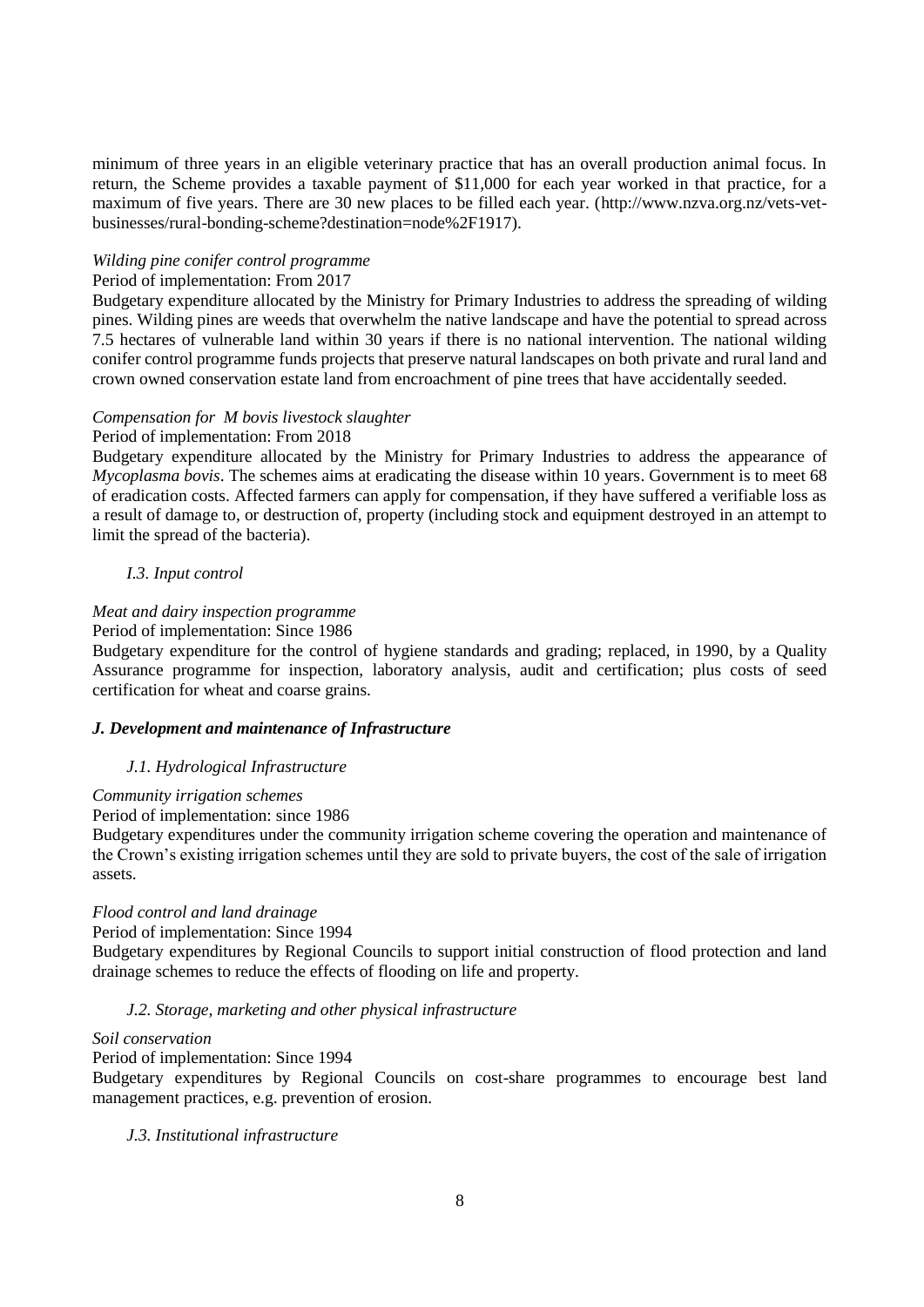#### *OVERSEER nutrient management tool*

Period of implementation: 2015-2017, 2018-2021

Budgetary expenditures for further development of the nutritient management tool. \$1.1 million for three years (2015-2017). Budgetary expenditures for better coverage of environmentally friendly farm practices, the inclusion of a wider range of land types and farming systems, and a more user-friendly interface (2018- 2021).

### *J.4. Farm restructuring*

### *K. Marketing and promotion*

- *K.1. Collective schemes for processing and marketing*
- *K.2. Promotion of agricultural products*

## *L. Cost of Public stockholding*

#### *M. Miscellaneous*

*Sustainable Management Fund* Period of implementation: 1995-2004 [Expenditures removed from the calculation of the GSSE. ]

**V.1 Consumer Support Estimate (CSE):** Associated with agricultural production, i.e. for the quantities of commodities domestically produced, excluding the quantities used on-farm as feed -- excess feed cost. [Sum of N to Q; when negative, the amounts represent an implicit tax on consumers].

*N. Transfers to producers from consumers (TPC):* Associated with market price support on all domestically produced commodities, estimated by increasing the transfers calculated for the MPS commodities according to their share in the total value of production by commodity group [for each commodity group: (Σ TPC for MPS commodities) / (ΣVP for MPS commodities) x VP for total group; the total TPC is then calculated as the sum of TPC by commodity group. For the list of commodity groups, see Section A.1. Market Price Support within this Table 1].

*N.1. Of which MPS commodities:* Sum of the values of transfers from consumers to producers associated with market price support for the MPS commodities as calculated in Tables 4.1 to 4.11.

*O. Other transfers from consumers (OTC):* Transfers to the budget associated with market price support on the quantities imported of domestically produced commodities, estimated by increasing the transfers calculated for the MPS commodities according to their share in the total value of production by commodity group [for each commodity group: ( $\Sigma$  OTC for MPS commodities) / ( $\Sigma VP$  for MPS commodities) x VP for total group; the total OTC is then calculated as the sum of OTC by commodity group. For the list of commodity groups, see Section A.1. Market Price Support within this Table 1].

*O.1. Of which MPS commodities:* Sum of the transfers to the budget associated with market price support on the quantities imported of the MPS commodities as calculated in Tables 4.1 to 4.11.

#### *P. Transfers to consumers from taxpayers*

*P.1. Commodity specific transfers to consumers:* Sum of commodity specific transfers from taxpayers to consumers (farm gate level) from Tables 4.1-4.11.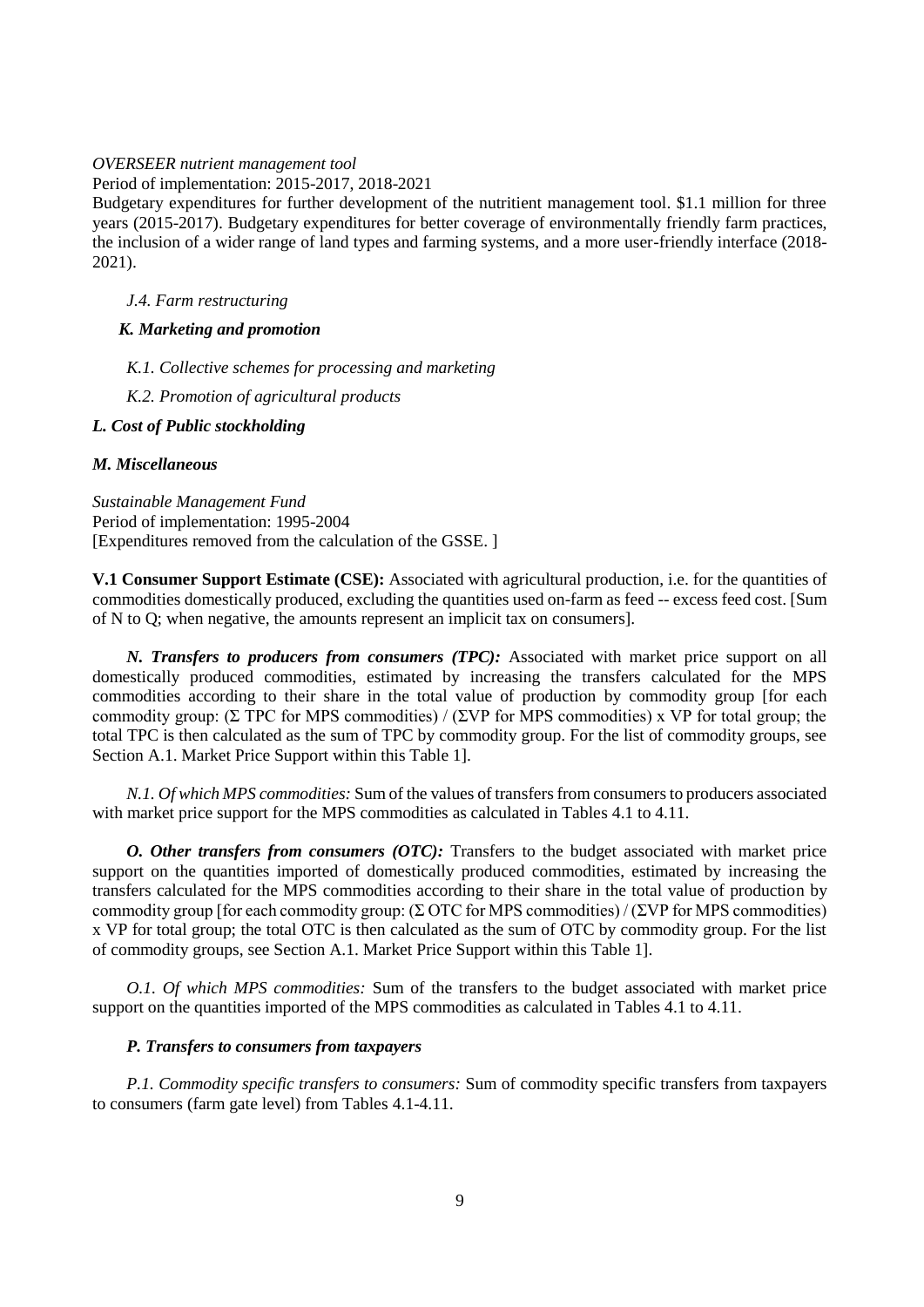*P.2. Non-commodity specific transfers to consumers:* Sum of non-commodity specific transfers from taxpayers to consumers, including:

#### *Assistance to food banks (COVID-19)*

Period of implementation: 2020

Budgetary expenditures by the government to support the delivery of food and welfare assistance by local authorities and Civil Defence Emergency Management Groups during New Zealand's COVID-19 Alert Levels 3 and 4. The funding was used to bolster the organisation of food parcels and provide upfront funding or reimbursement to food banks, community food organisation and other welfare providers.

*Q. Excess Feed Cost*: Associated with market price support on quantities of domestically produced crops and used on-farm as feed as calculated (Sum of *Excess Feed Cost* in the MPS Tables 4.1 and 4.2).

**V.2 Percentage CSE**  $[100 \times (V.1) / ((II) + (P))]$ 

**V.3 Consumer NPC:** For all agricultural commodities the consumer NPC is estimated as a weighted average of the consumer NPC calculated for the individual MPS commodities and shown in Table 2. For each commodity consumer NPC = domestic price paid by consumers (at the farm gate)/ border price (also at the farm gate).

**V.4 Consumer NAC** [(1 / (100 -(V.2)) x 100]

**VI. Total Support Estimate**  $[(III.1) + (IV) + (P)]$  and  $[(R) + (S) - (T)]$ 

*R. Transfers from consumers*  $[(N) + (O)]$ 

*S. Transfers from taxpayers*  $[(III.1)-(N) + (IV) + (P)]$ 

*T. Budget revenues* [(O)]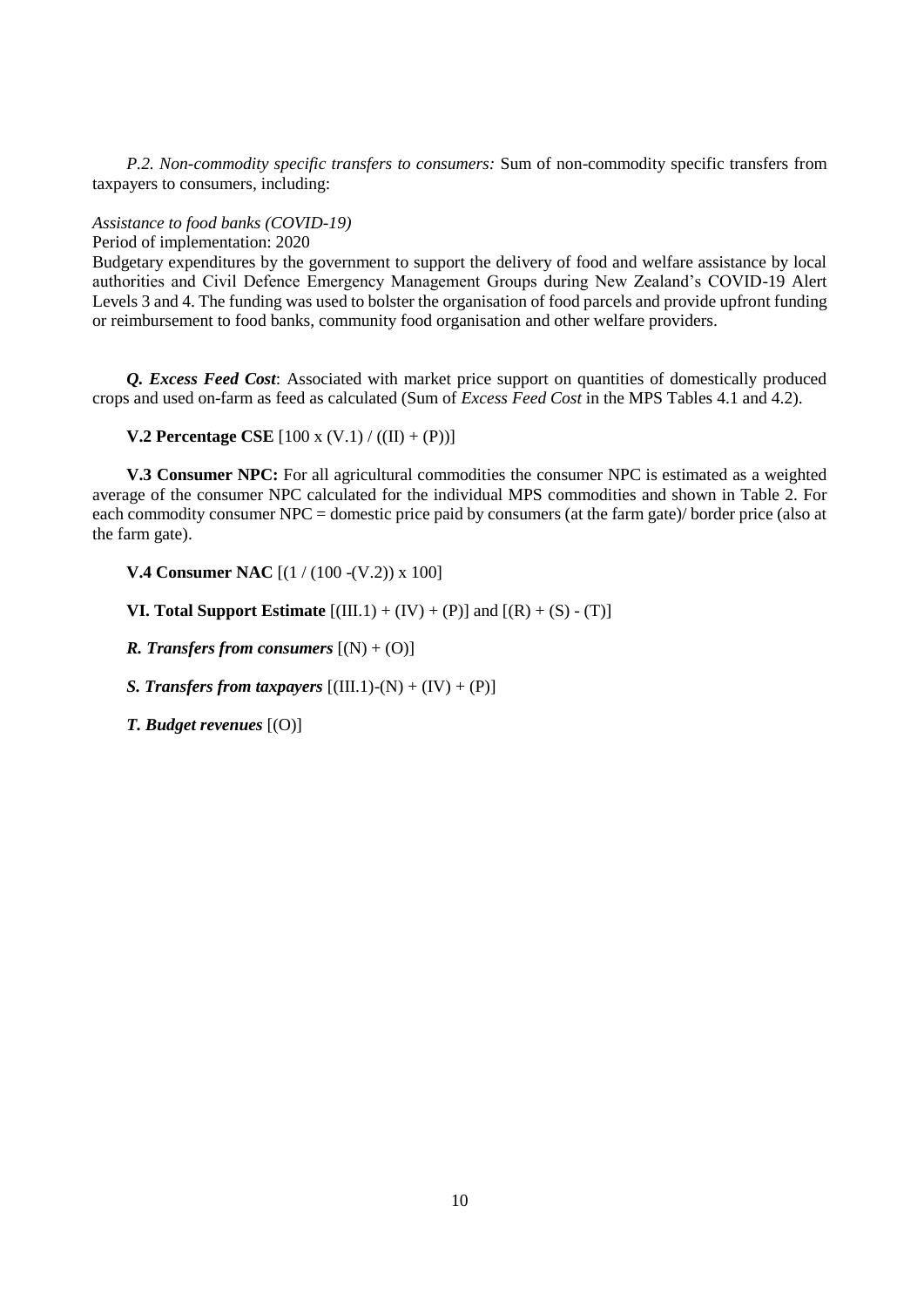## **TABLE 2. NEW ZEALAND: BREAKDOWN OF PSE BY COMMODITY SPECIFICITY AND OTHER TRANSFERS**

All data sets in Table 2 to come from Tables 1 and 3.1 to 3.10 where definitions are included.

#### *Definitions:*

**I. Producer Single Commodity Transfers (producer SCT):** the annual monetary value of gross transfers from consumers and taxpayers to agricultural producers, measured at the farm level, arising from policy measures directly linked to the production of a single commodity such that the producer must produce the designated commodity in order to receive the payment. This includes policies where payments are specified on a per-commodity basis [Sum of SCTs for individual commodities from Tables 3.1-3.11].

*Percentage producer SCT*: is the commodity SCT expressed as a share of gross farm receipts for the specific commodities (including support in the denominator). This indicator can be expressed for the total SCT (Table 2), or for a specific commodity (Table 3.1 to 3.11).

%SCT =  $100*$  SCT / (Value of production<sub>COM</sub> + A.2<sub>COM</sub> + B<sub>COM</sub> + C<sub>COM</sub> + D<sub>COM</sub>)

*Share in Total PSE (%):*  $SCT_{SHARE} = 100* SCT / PSE$ 

**II. Group commodity transfers (GCT):** the annual monetary value of gross transfers from consumers and taxpayers to agricultural producers, measured at the farm gate level, arising from policy measures whose payments are made on the basis that one or more of a designated list of commodities is produced. That is, a producer may produce from a set of allowable commodities and receive a transfer that does not vary with respect to this decision  $[GCT = B_{GROUP} + C_{GROUP} + D_{GROUP}]$ .

*Share in Total PSE* (%):  $GCT_{SHARE} = 100* GCT / PSE$ 

*Transfers to specific groups of commodities:* the GCT indicator is calculated for Australia for the following groups of commodities: All crops, fruits and vegetables, all livestock, and ruminants.

**III. All commodity transfers (ACT):** the annual monetary value of gross transfers from consumers and taxpayers to agricultural producers, measured at the farm gate level, arising from policy measures that place no restrictions on the commodity produced but require the recipient to produce some commodity of their choice  $[ACT = C<sub>ALL</sub> + B<sub>ALL</sub> + D<sub>ALL</sub>].$ 

*Share in Total PSE*  $(\%)$ :  $ACT_{SHARE} = 100^*$   $ACT / PSE$ 

**IV. Other Transfers to Producers (OTP)**: the annual monetary value of gross transfers made under policies that do not fall in the above three cases (SCT, GCT, ACT). That is, payments that do not require any commodity production at all.  $[OTP = E + F + G]$ 

*Share in Total PSE (%):*  $\text{OTP}_{\text{SHARE}} = 100^* \text{ OTP} / \text{PSE}$ 

**V. Total PSE:**  $PSE = A + B + C + D + E + F + G = SCT + GCT + ACT + OTP$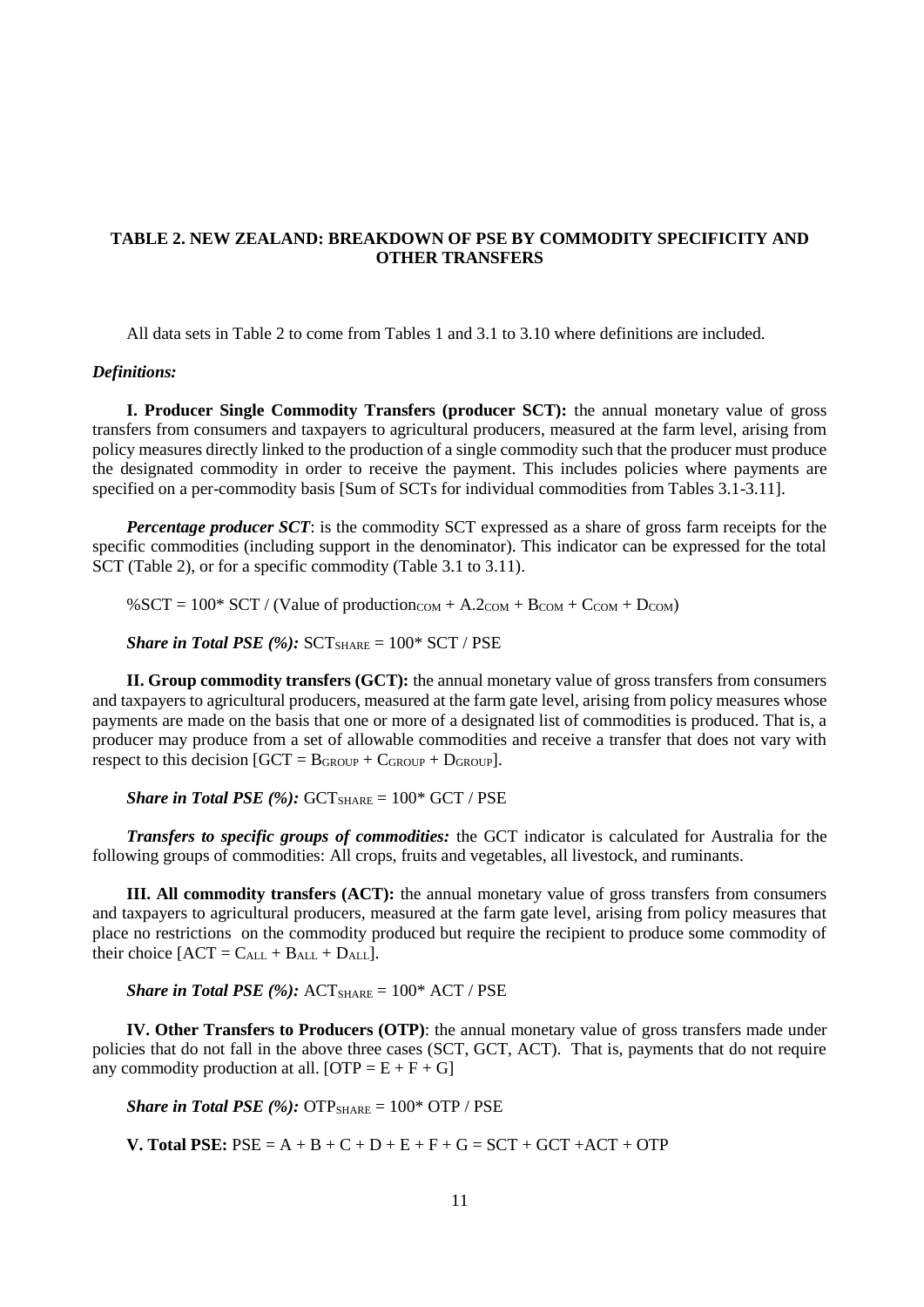*Percentage PSE:* %PSE=100\*PSE / (Total Value of Production at farm gate+A.2.+B+C+D+E+F+G)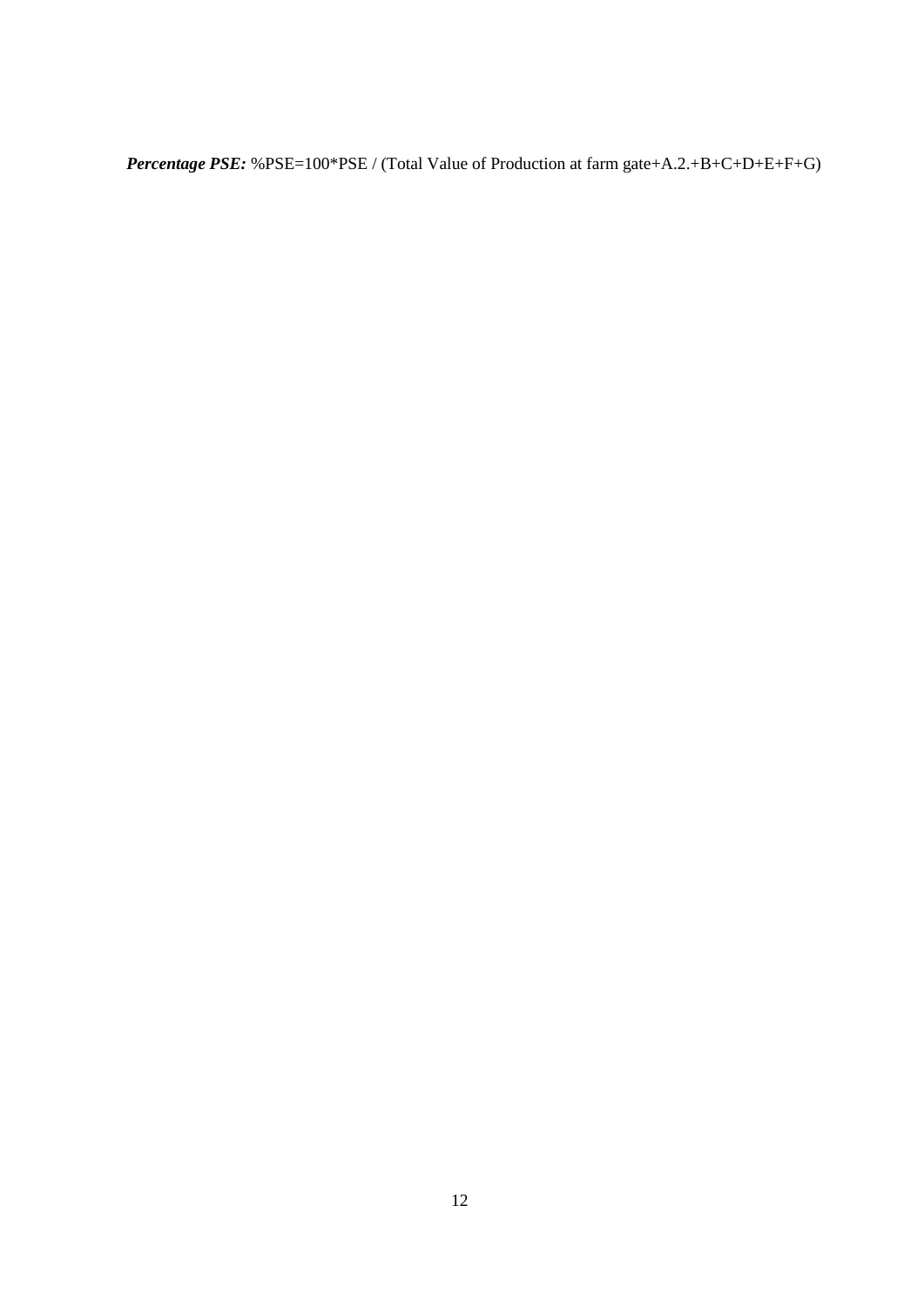## **TABLE 3. NEW ZEALAND: PRODUCER SINGLE COMMODITY TRANSFERS (BY COMMODITY)**

Tables 3.1 to 3.11, provide information on Producer Single Commodity Transfers (PSCT) for the following commodities: wheat, maize, other grains, sunflower, sugar beet, milk, beef, pigmeat, poultry, eggs and "other commodities". All data sets in the calculation SCT by commodity come from Tables 1 and 4.1 – 4.10 where definitions are included.

#### *Definitions:*

**I. Level of production:** Data from respective commodity Tables 4.1 – 4.10 (Market Price Support tables)

**II. Value of production (at farm gate):** Data for respective commodity Tables 4.1 – 4.10 (Market Price Support tables)

**III. Producer Single Commodity Transfers:** Sum of transfers to respective single commodity in categories A, B, C and D.

#### *A. Support based on commodity output*

*A1. Market Price Support* [Data for respective commodity from Table 4]

*A2. Payments based on output* 

Payments based on output (A.2) provided to respective single commodity [Data from Table 1]

*B. Payments based on input use, single commodity*  $[B.1_{COM} + B.2_{COM} + B.3_{COM}]$ 

#### *B1. Based on variable input use*

Payments based on variable input use  $(B.1_{COM})$  provided to respective single commodity [Data from Table 1].

#### *B2. Based on Fixed capital formation*

Payments based on fixed capital formation (B.2<sub>COM</sub>) provided to respective single commodity [Data from Table 1].

#### *B3. Based on on-farm services*

Payments based on on-farm services  $(B.3_{COM})$  provided to respective single commodity [Data from Table 1].

### *C. Payments based on current A/An/R/I, production required, single commodity*

Payments based on current  $A/An/R/I$  (C<sub>COM</sub>) provided to respective single commodity [Data from Table 1].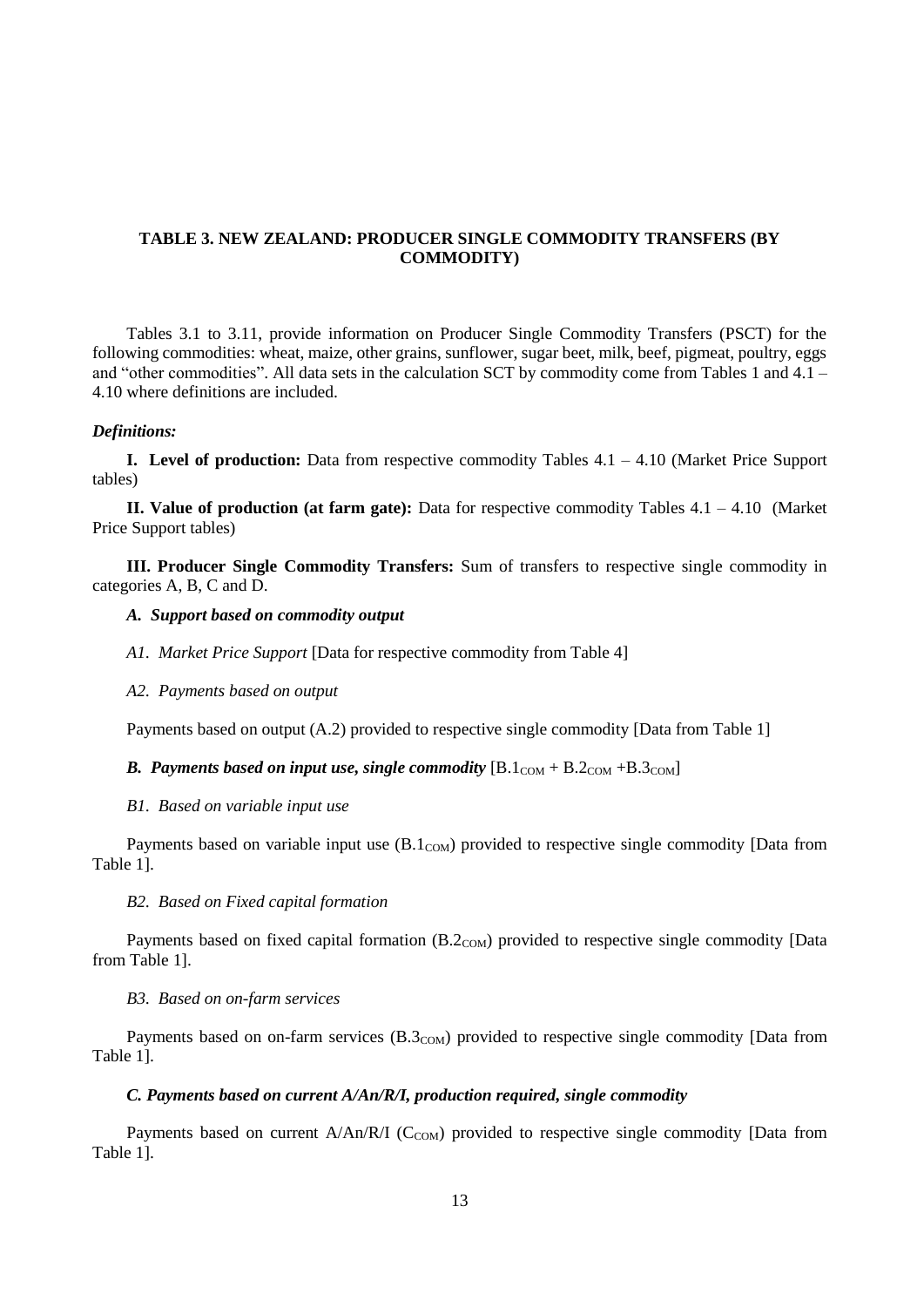## *D. Payments based on non-current A/An/R/I, production required, single commodity*

Payments based on non-current A/An/R/I, production required  $(D_{COM})$  provided to respective single commodity [Data from Table 1].

**IV. Percentage producer SCT** :  $%$  SCT =100 $*(III) / ((II) + (A.2) + (B_{COM}) + (C_{COM}) + (D_{COM}))$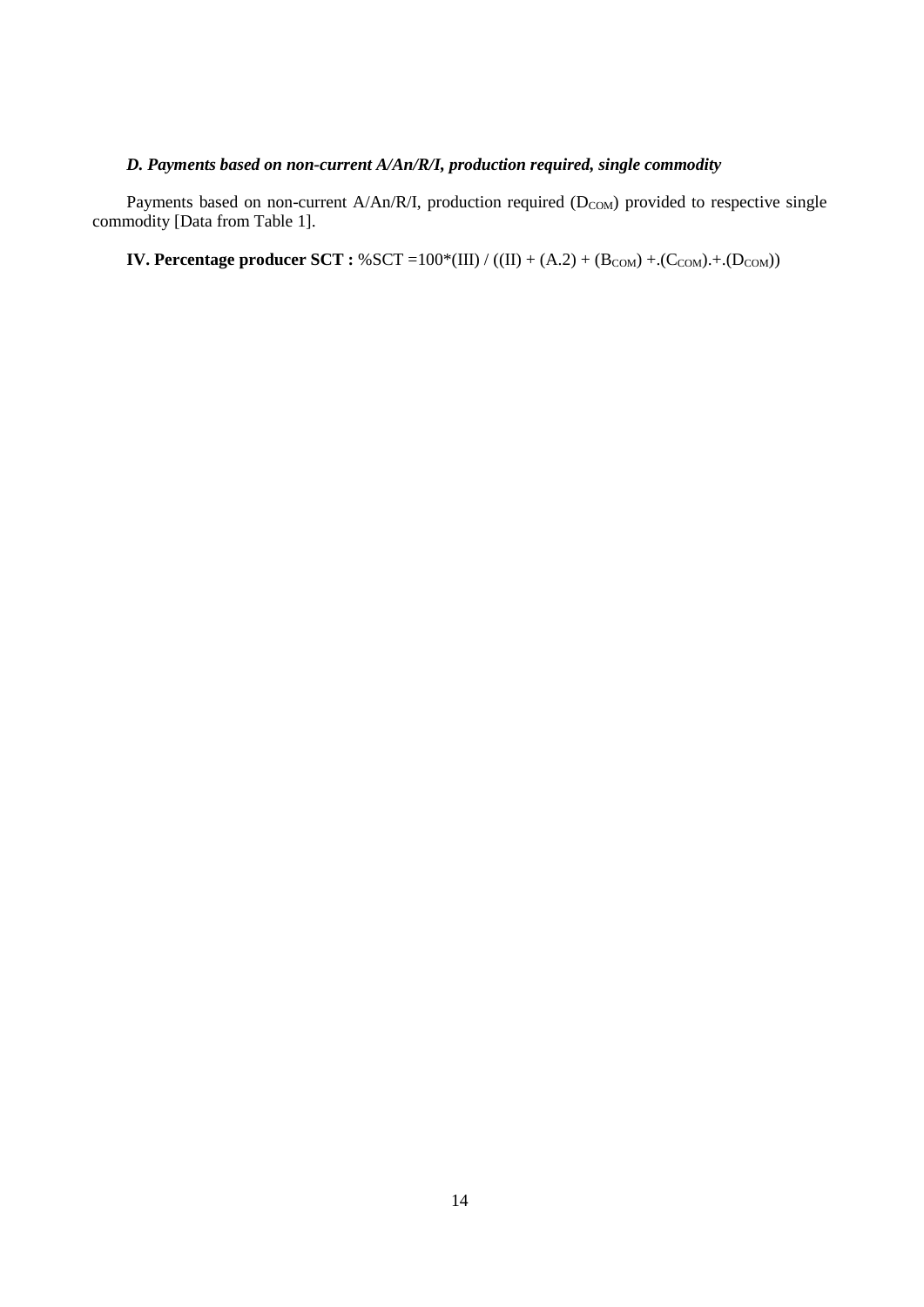### **TABLE 4. NEW ZEALAND: MARKET PRICE SUPPORT AND CONSUMER SINGLE COMMODITY TRANSFERS**

Tables 4.1 to 4.10, contain calculation of the Market Price Support (MPS) and Consumer Single Commodity Transfers (consumer SCT) for the following commodities: wheat, maize, other grains, sunflower, sugar beet, milk, beef, pigmeat, poultry, eggs and "other commodities". The data sets used in calculation of the MPS and consumer SCT by commodity are described below. Values for "other commodities" are derived using information on total Market Price Support and Value of Production, and individual commodity data.

#### *Definitions:*

#### **1. Wheat**

### *I. Level of production*

Total production of all cultivators from all sources

Source: New Zealand Department of Statistics (NZDS), *Situation and Outlook for New Zealand Agriculture and Forestry,* and data reported in various serials published by the Ministry of Agriculture and Forestry (MAF).

#### *II. Producer prices (at farm gate)*

Implicit average farm-gate price calculated by dividing the value of production by the level of production.

Source: OECD Aglink Databases

## *III. Value of production (at farm gate) [(I)\*(II)]*

#### *IV. Trade status*

Importable

Source: Production - Consumption

#### *V. Market price differential at the farm gate*

MPD set to zero – no price-related policies in place

### *VI. Reference prices at the farm gate (including the definition of the margin)*

Equal to the Producer Price  $(MPD = 0)$ 

Sources: none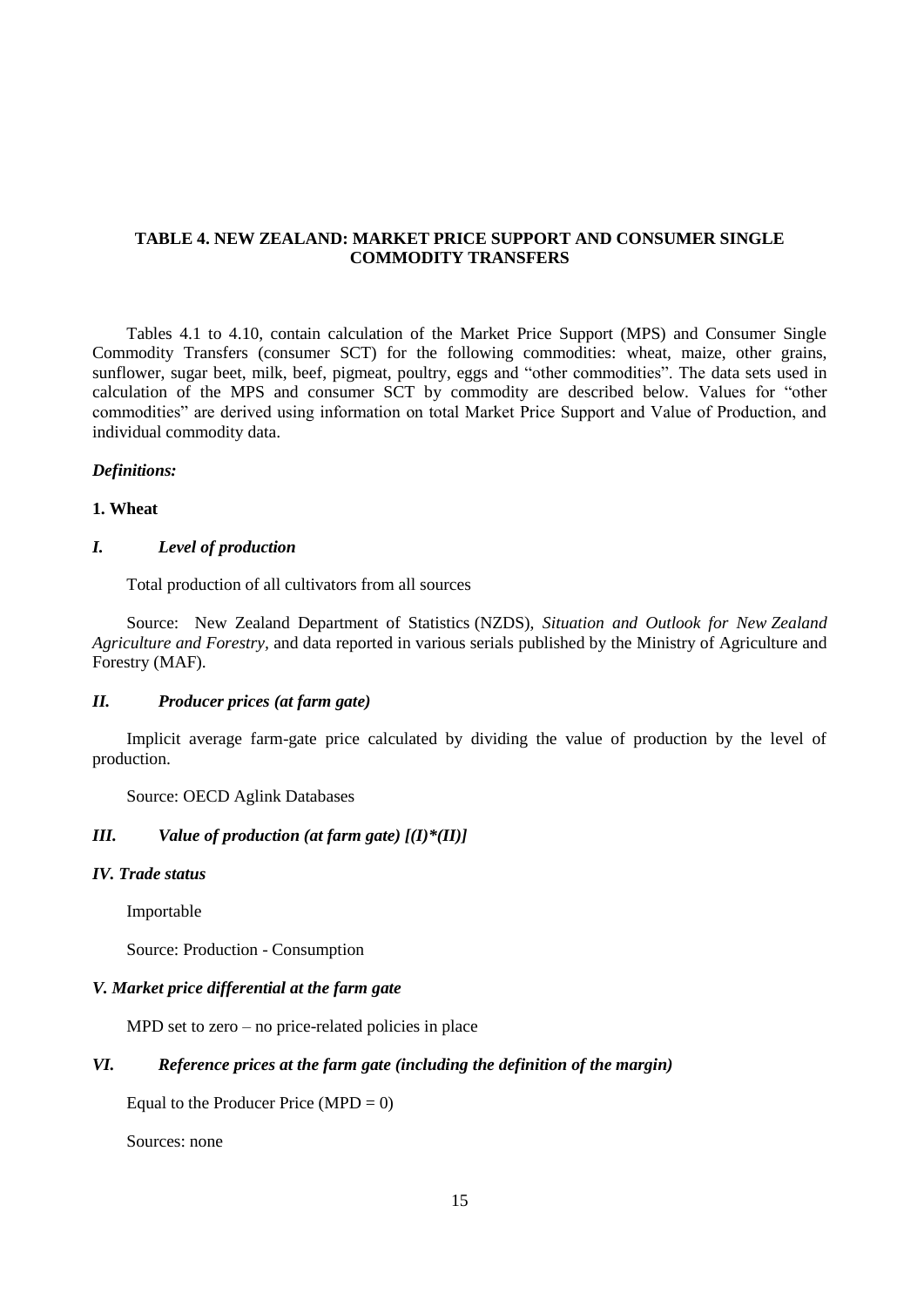### *VII. Level of consumption (at farm gate)*

Apparent consumption, i.e. production minus exports (in the following year)

Source: MAF replies to the OECD Agricultural Directorate's "Medium-Term Market Developments and Policies Questionnaire"(AGLINK).

### *VIII. Consumption prices (at farm gate)*

Calculated from producer price. Due to the absence of any other price-related factors, CP=PP

Source: Calculated.

#### *IX. Value of consumption (at farm gate) [(VII)\*(VIII)]*

Calculated

Source: Calculated

#### **2. Barley**

#### *I. Level of production*

Total production of all cultivators from all sources

Source: New Zealand Department of Statistics (NZDS), *Situation and Outlook for New Zealand Agriculture and Forestry,* and data reported in various serials published by the Ministry of Agriculture and Forestry (MAF).

## *II. Producer prices (at farm gate)*

Implicit average farm-gate price calculated by dividing the value of production by the level of production. Since 1987, barley price refers only to feed barley.

Source: OECD Aglink Databases

#### *III. Value of production (at farm gate) [(I)\*(II)]*

### *IV. Trade status*

Importable or exportable

Source: Production - Consumption

#### *V. Market price differential at the farm gate*

MPD set to zero – no price-related policies in place

## *VI. Reference prices at the farm gate (including the definition of the margin)*

Equal to the Producer Price  $(MPD = 0)$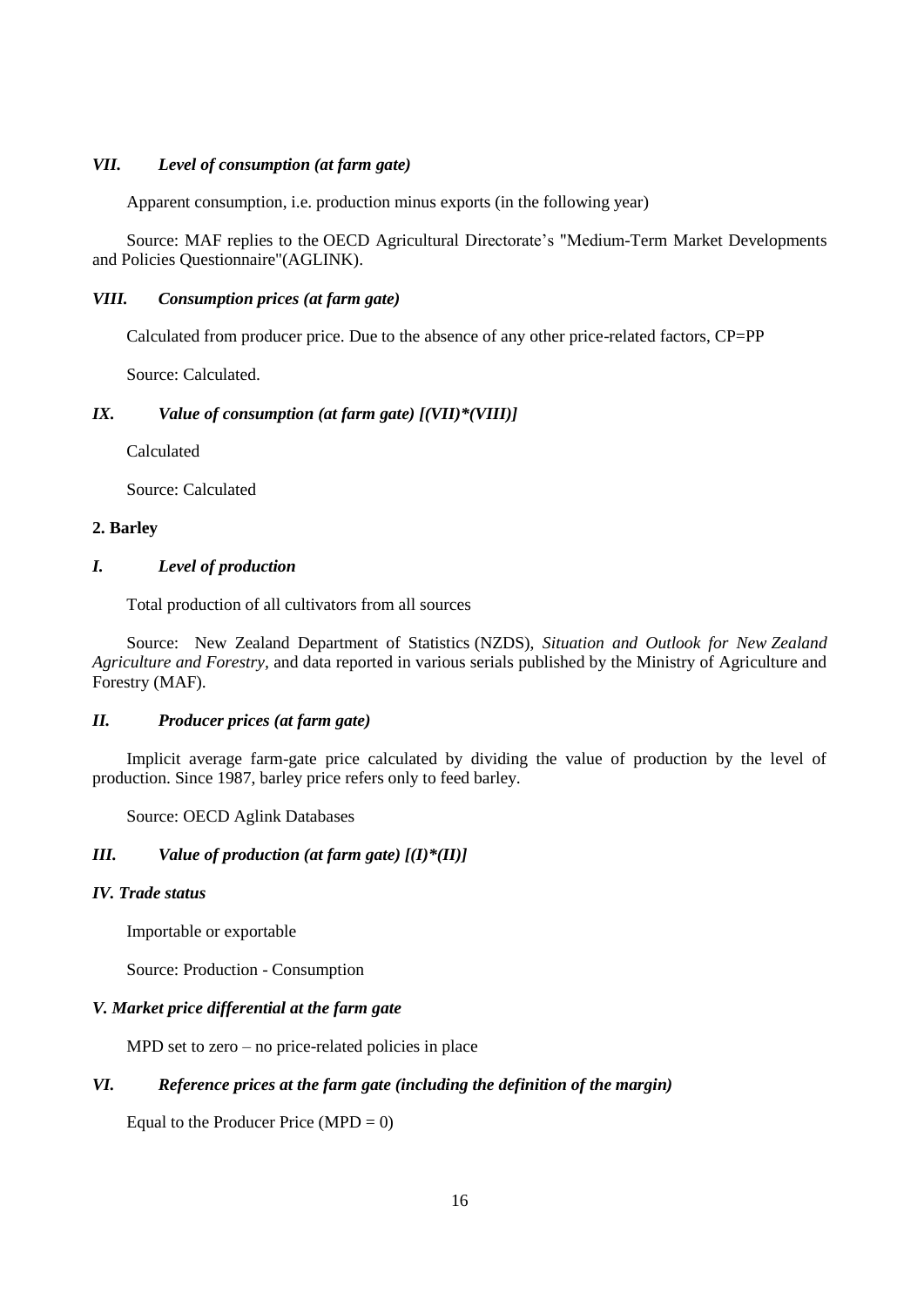Sources: none

### *VII. Level of consumption (at farm gate)*

Apparent consumption, i.e. production minus exports (in the following year)

Source: MAF replies to the OECD Agricultural Directorate's "Medium-Term Market Developments and Policies Questionnaire"(AGLINK).

### *VIII. Consumption prices (at farm gate)*

Calculated from producer price. Due to the absence of any other price-related factors, CP=PP

Source: Calculated.

## *IX. Value of consumption (at farm gate) [(VII)\*(VIII)]*

Calculated

Source: Calculated

### **3. Oats**

## *I. Level of production*

Total production of all cultivators from all sources

Source: New Zealand Department of Statistics (NZDS), *Situation and Outlook for New Zealand Agriculture and Forestry,* and data reported in various serials published by the Ministry of Agriculture and Forestry (MAF).

## *II. Producer prices (at farm gate)*

Implicit average farm-gate price calculated by dividing the value of production by the level of production.

Source: OECD Aglink Databases

## *III. Value of production (at farm gate) [(I)\*(II)]*

*IV. Trade status*

Not or little traded

Source: Production - Consumption

## *V. Market price differential at the farm gate*

MPD set to zero – no price-related policies in place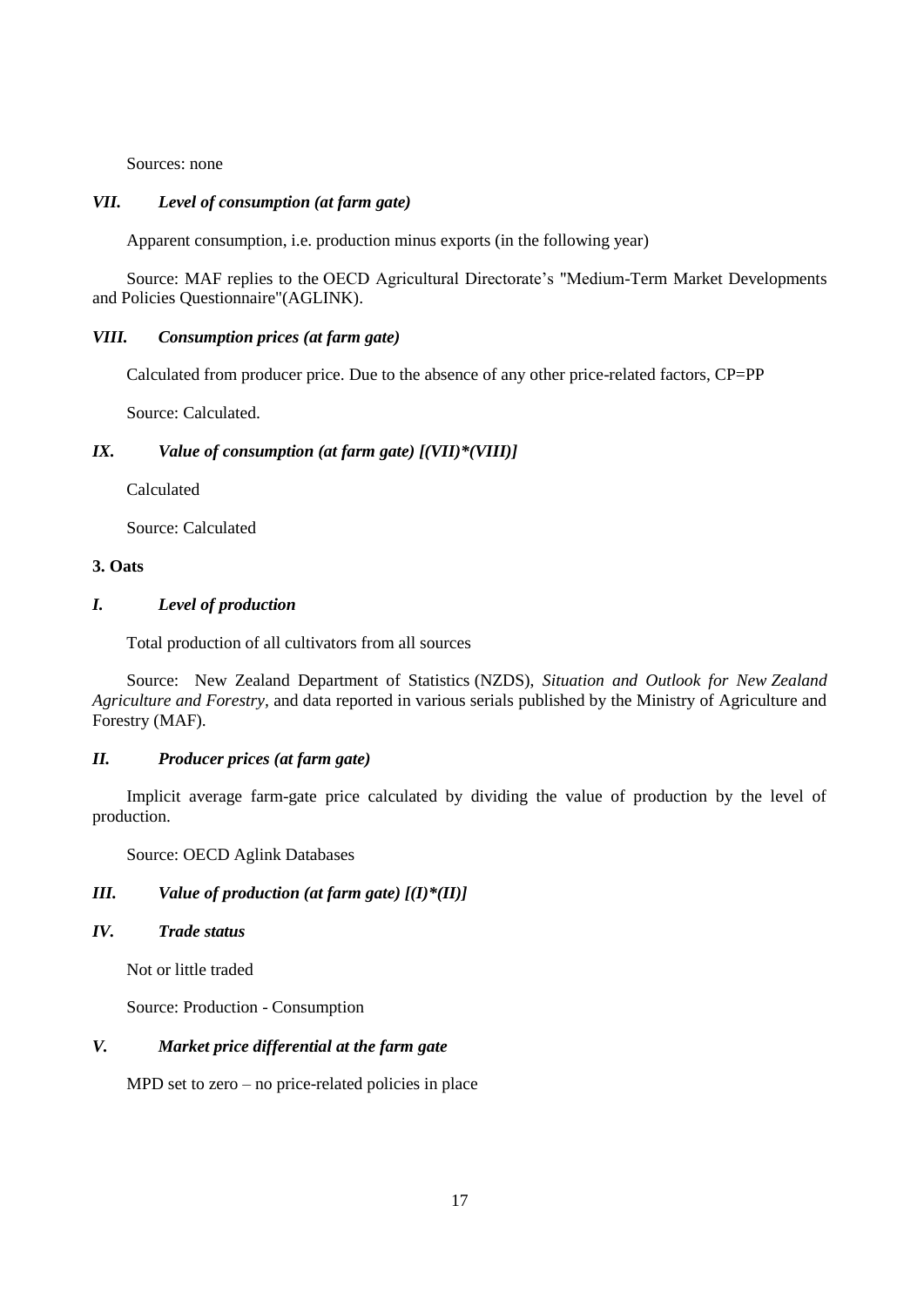## *VI. Reference prices at the farm gate (including the definition of the margin)*

Equal to the Producer Price (MPD  $= 0$ )

Sources: none

## *VII. Level of consumption (at farm gate)*

Apparent consumption, i.e. production minus exports (in the following year)

Source: MAF replies to the OECD Agricultural Directorate's "Medium-Term Market Developments and Policies Questionnaire"(AGLINK).

### *VIII. Consumption prices (at farm gate)*

Calculated from producer price. Due to the absence of any other price-related factors, CP=PP

Source: Calculated.

## *IX. Value of consumption (at farm gate) [(VII)\*(VIII)]*

Calculated

Source: Calculated

## **4. Maize**

## *I. Level of production*

Total production of all cultivators from all sources

Source: New Zealand Department of Statistics (NZDS), *Situation and Outlook for New Zealand Agriculture and Forestry,* and data reported in various serials published by the Ministry of Agriculture and Forestry (MAF).

## *II. Producer prices (at farm gate)*

Implicit average farm-gate price calculated by dividing the value of production by the level of production.

Source: OECD Aglink Databases

## *III. Value of production (at farm gate) [(I)\*(II)]*

#### *IV. Trade status*

Importable or exportable, little trade

Source: Production - Consumption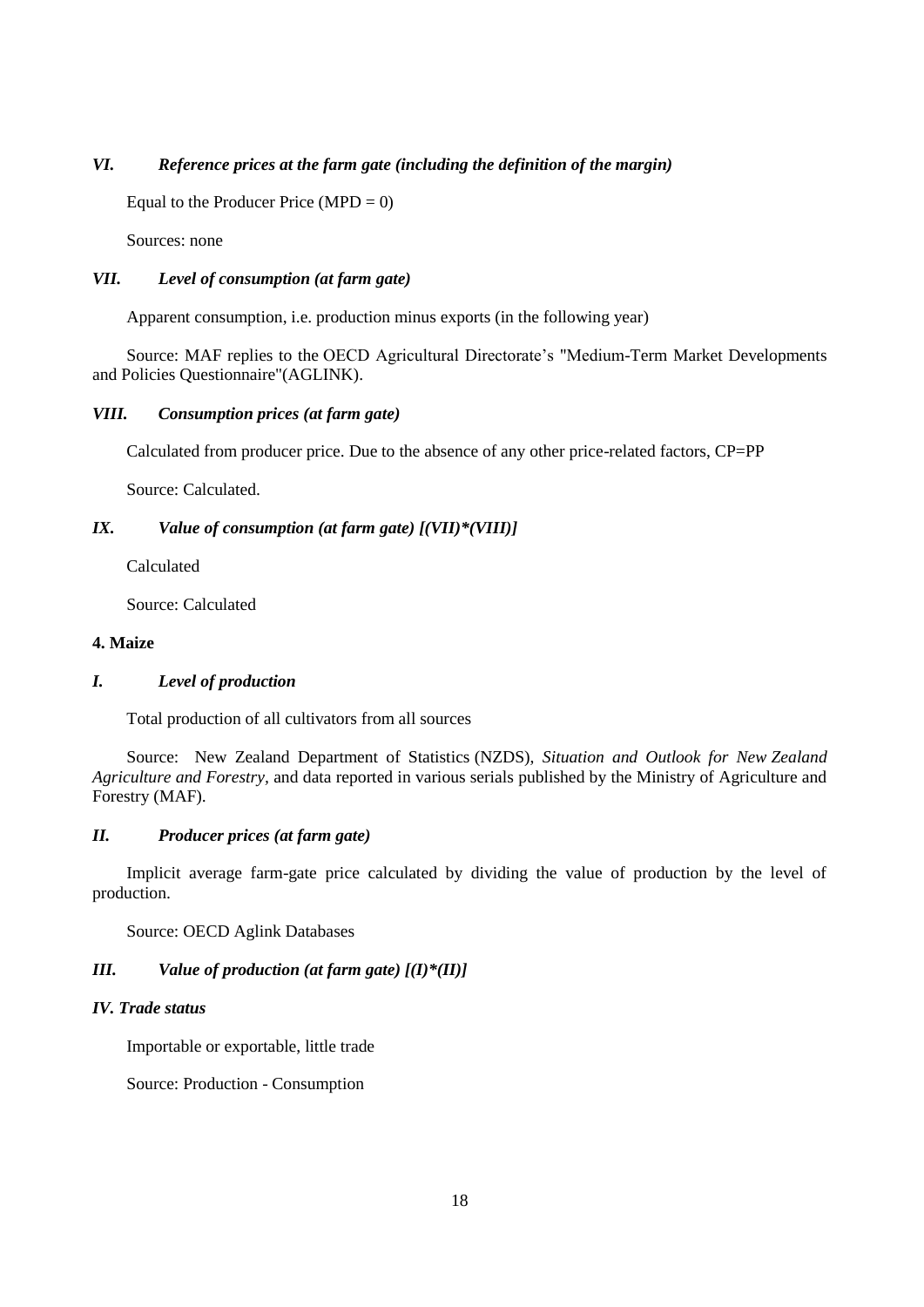### *V. Market price differential at the farm gate*

MPD set to zero – no price-related policies in place

## *VI. Reference prices at the farm gate (including the definition of the margin)*

Equal to the Producer Price  $(MPD = 0)$ 

Sources: none

### *VII. Level of consumption (at farm gate)*

Apparent consumption, i.e. production minus exports (in the following year)

Source: MAF replies to the OECD Agricultural Directorate's "Medium-Term Market Developments and Policies Questionnaire"(AGLINK).

#### *VIII. Consumption prices (at farm gate)*

Calculated from producer price. Due to the absence of any other price-related factors, CP=PP

Source: Calculated.

## *IX. Value of consumption (at farm gate) [(VII)\*(VIII)]*

Calculated

Source: Calculated

#### **5. Milk**

### *I. Level of production*

Milk production, calculated as the sum of town milk and manufacturing milk production

Source: New Zealand Department of Statistics (NZDS), *Situation and Outlook for New Zealand Agriculture and Forestry,* and data reported in various serials published by the Ministry of Agriculture and Forestry (MAF).

### *II. Producer prices (at farm gate)*

Implicit average farm-gate price calculated by dividing the value of production by the level of production.

Source: OECD Aglink Databases

## *III. Value of production (at farm gate) [(I)\*(II)]*

### *IV. Trade status*

Exportable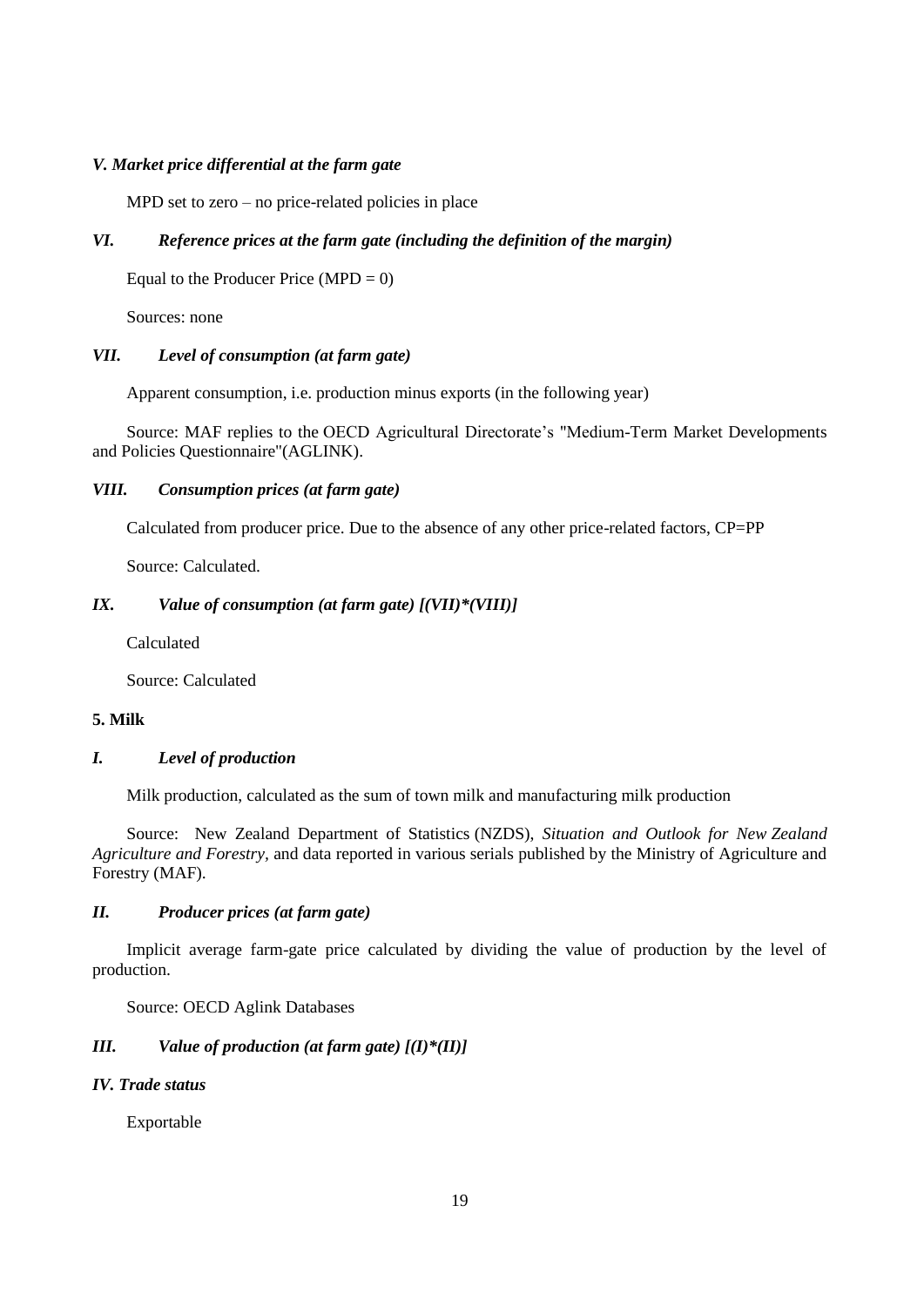Source: Production - Consumption

### *V. Market price differential at the farm gate*

For 1986-1987, MPD is calculated from the price gap (PP-RP).

Since 1988, MPD set to zero – no price-related policies in place

## *VI. Reference prices at the farm gate (including the definition of the margin)*

For 1986-1987, calculated as Producer Price minus the Town Milk pricing subsidy divided by the level of production.

Since 1988, equal to the Producer Price (MPD = 0) as the Town Milk pricing subsidy was abolished

Sources: none

### *VII. Level of consumption (at farm gate)*

Apparent consumption of market fresh milk, plus consumption of milk products in milk equivalent

Source: MAF replies to the OECD Agricultural Directorate's "Medium-Term Market Developments and Policies Questionnaire"(AGLINK).

### *VIII. Consumption prices (at farm gate)*

For 1986-1987, calculated from reference price plus the Town Milk pricing subsidy divided by the level of consumption.

Since 1988, due to the absence of any other price-related factors, CP=PP

Source: Calculated.

### *IX. Value of consumption (at farm gate) [(VII)\*(VIII)]*

Calculated

Source: Calculated

### **6. Beef and veal**

### *I. Level of production*

Total production in carcass weight of slaughtering (including dairy cattle for beef); canned meat production. Includes production from rural slaughterhouses, on-farm kill, and pet food factory kill

Source: 1986-1990: New Zealand Department of Statistics (data transmitted by MAF). 1991 onward: MAF estimate.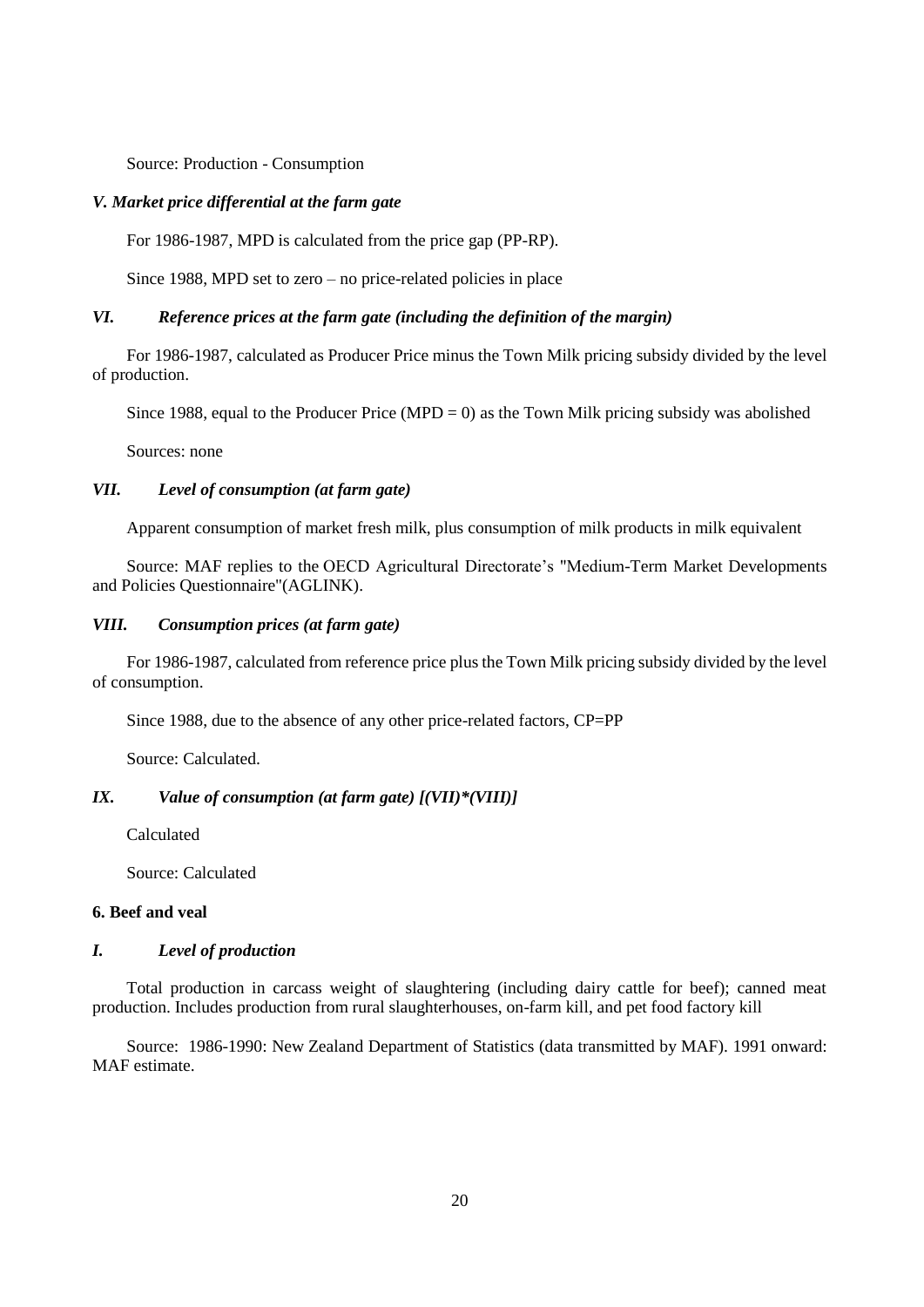### *II. Producer prices (at farm gate)*

Implicit average farm-gate price calculated by dividing the value of production by the level of production.

Source: OECD Aglink Databases

## *III. Value of production (at farm gate) [(I)\*(II)]*

#### *IV. Trade status*

Exportable

Source: Production - Consumption

### *V. Market price differential at the farm gate*

MPD set to zero – no price-related policies in place

## *VI. Reference prices at the farm gate (including the definition of the margin)*

Equal to the Producer Price  $(MPD = 0)$ 

Sources: none

### *VII. Level of consumption (at farm gate)*

Local disappearance of beef and veal, including farm and rural slaughterhouse kill, carcass weight; and carcass weight equivalent of canned and miscellaneous processed beef and veal

Source: MAF replies to the OECD Agricultural Directorate's "Medium-Term Market Developments and Policies Questionnaire"(AGLINK).

#### *VIII. Consumption prices (at farm gate)*

Calculated from producer price. Due to the absence of any other price-related factors, CP=PP

Source: Calculated.

## *IX. Value of consumption (at farm gate) [(VII)\*(VIII)]*

Calculated

Source: Calculated

## **7. Pig meat**

## *I. Level of production*

Total production in carcass weight of slaughtering. Includes production from rural slaughterhouses, onfarm kill, and pet food factory kill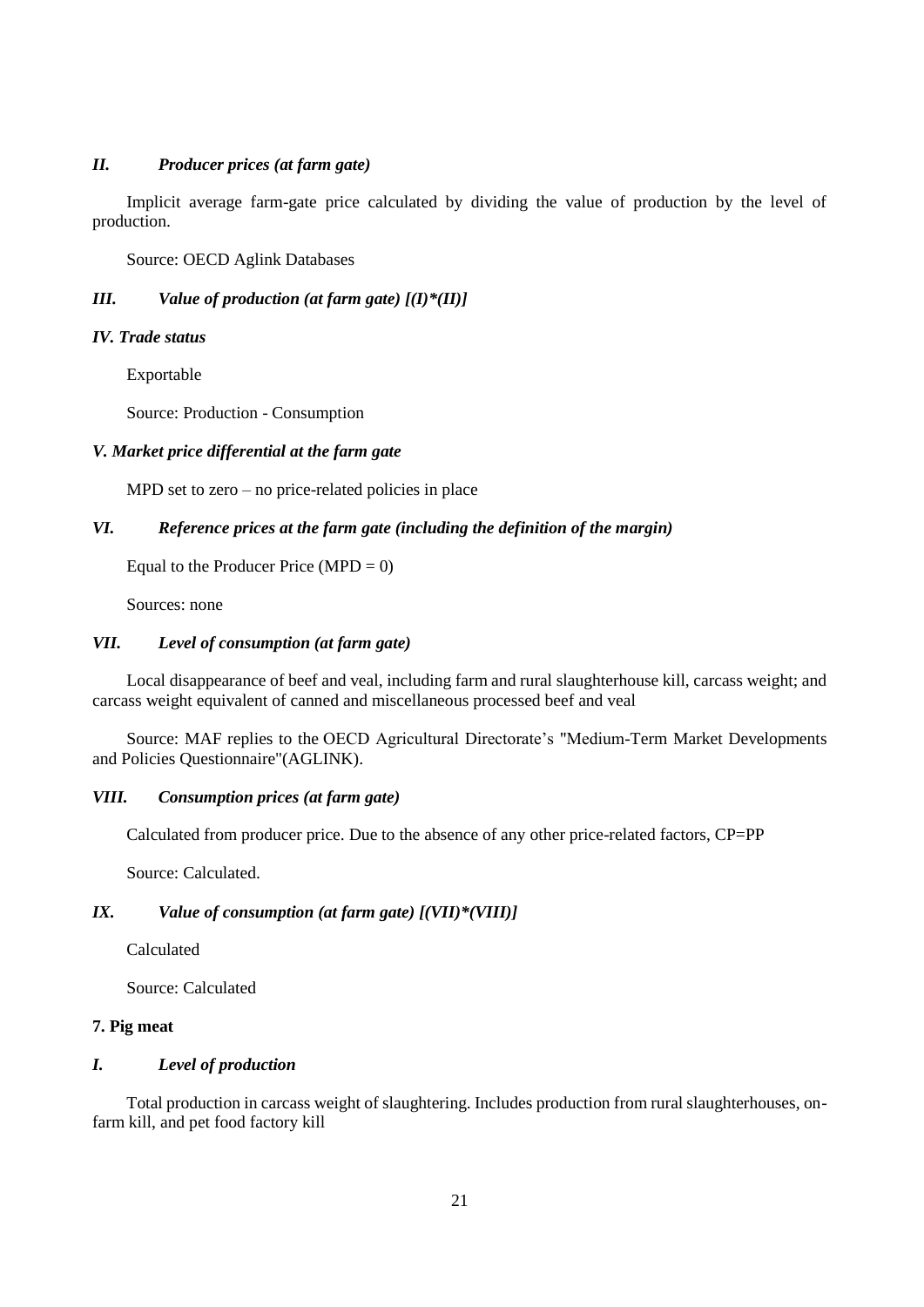Source: 1986-1990: New Zealand Department of Statistics (data transmitted by MAF). 1991 onward: MAF estimate.

#### *II. Producer prices (at farm gate)*

Implicit average farm-gate price calculated by dividing the value of production by the level of production.

Source: OECD Aglink Databases

## *III. Value of production (at farm gate) [(I)\*(II)]*

#### *IV. Trade status*

Importable

Source: Production - Consumption

#### *V. Market price differential at the farm gate*

1986-1987: calculated as price gap (PP-RP).

Since 1988: MPD set to zero – no price-related policies in place

## *VI. Reference prices at the farm gate (including the definition of the margin)*

1986-1987: Implicit import price obtained by applying the tariff rate to the wholesale price (estimated as the producer price plus processing margin estimated at 50 per cent of the producer price).

Since 1988: Equal to the Producer Price  $(MPD = 0)$ 

Sources: none

### *VII. Level of consumption (at farm gate)*

Total apparent consumption (i.e. production minus net exports of pork, bacon and ham), carcass weight

Source: MAF replies to the OECD Agricultural Directorate's "Medium-Term Market Developments and Policies Questionnaire"(AGLINK).

### *VIII. Consumption prices (at farm gate)*

Calculated from producer price. Due to the absence of any other price-related factors, CP=PP

Source: Calculated.

### *IX. Value of consumption (at farm gate) [(VII)\*(VIII)]*

Calculated

Source: Calculated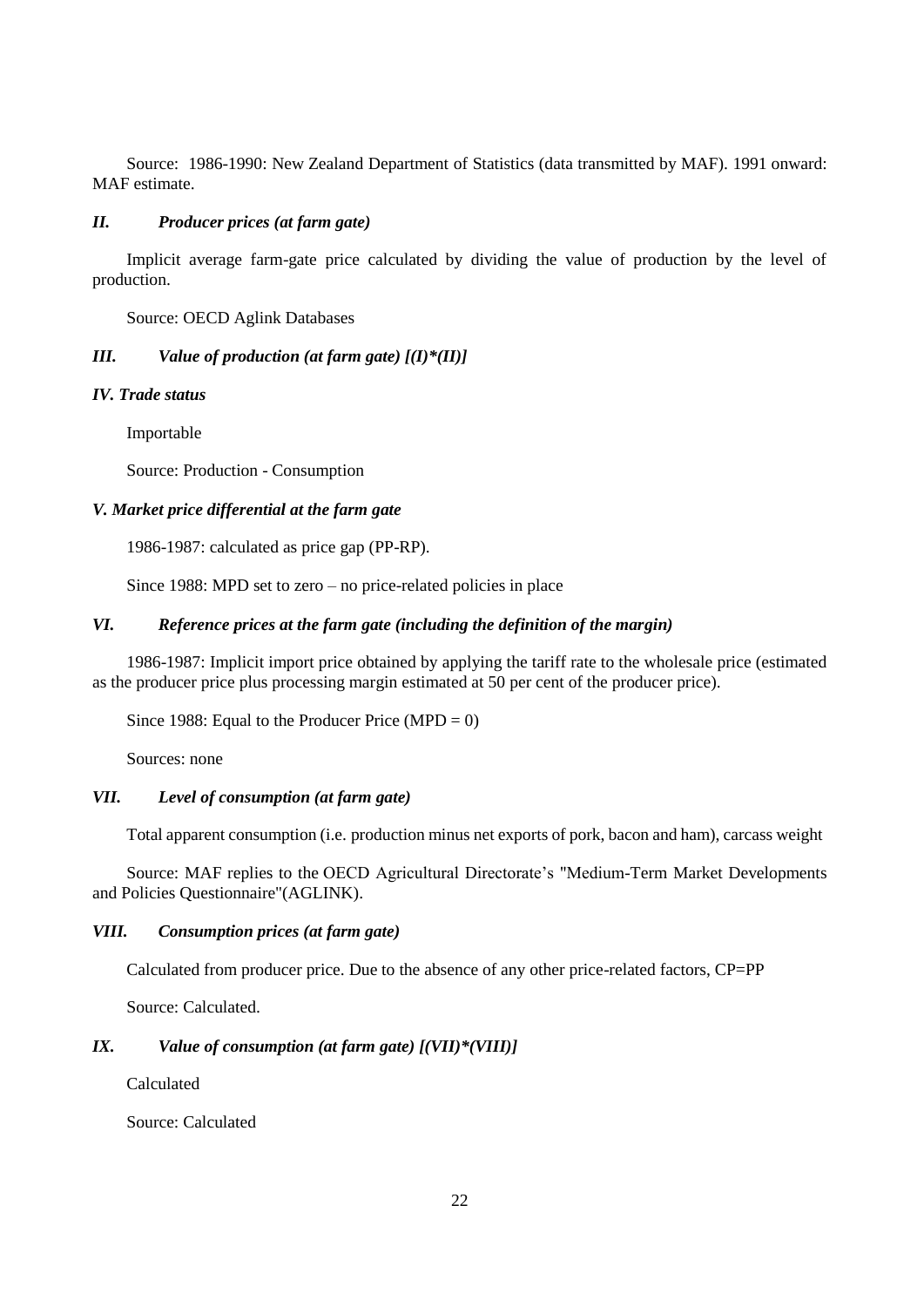## **8. Poultry meat**

#### *I. Level of production*

Commercial production in carcass weight of meat of chicken, roasting fowl, duck and turkey. Goose and pheasant meat is not included

Source: 1986-1990: New Zealand Department of Statistics (data transmitted by MAF). 1991 onward: MAF estimate.

#### *II. Producer prices (at farm gate)*

Implicit average farm-gate price calculated by dividing the value of production by the level of production.

Source: OECD Aglink Databases

## *III. Value of production (at farm gate) [(I)\*(II)]*

## *IV. Trade status*

Importable

Source: Production - Consumption

#### *V. Market price differential at the farm gate*

Calculated as price gap (PP-RP) given the SPS related import restrictions in place (due to the absence of a product-specific Import Health Standard in place, no uncooked chicken meat can be imported into New Zealand). Negative MPDs are set to zero as there are no price-related policies in place other than the SPS related import restrictions.

### *VI. Reference prices at the farm gate (including the definition of the margin)*

Weighted unit value of US producer farm gate prices of poultry meat (broilers, chickens and turkeys).

Sources: USDA, *Poultry: Production and Value*, various years. OECD PSE/CSE database, US calculation

#### *VII. Level of consumption (at farm gate)*

Apparent consumption

Source: MAF replies to the OECD Agricultural Directorate's "Medium-Term Market Developments and Policies Questionnaire"(AGLINK).

### *VIII. Consumption prices (at farm gate)*

Calculated from producer price. Due to the absence of any other price-related factors, CP=PP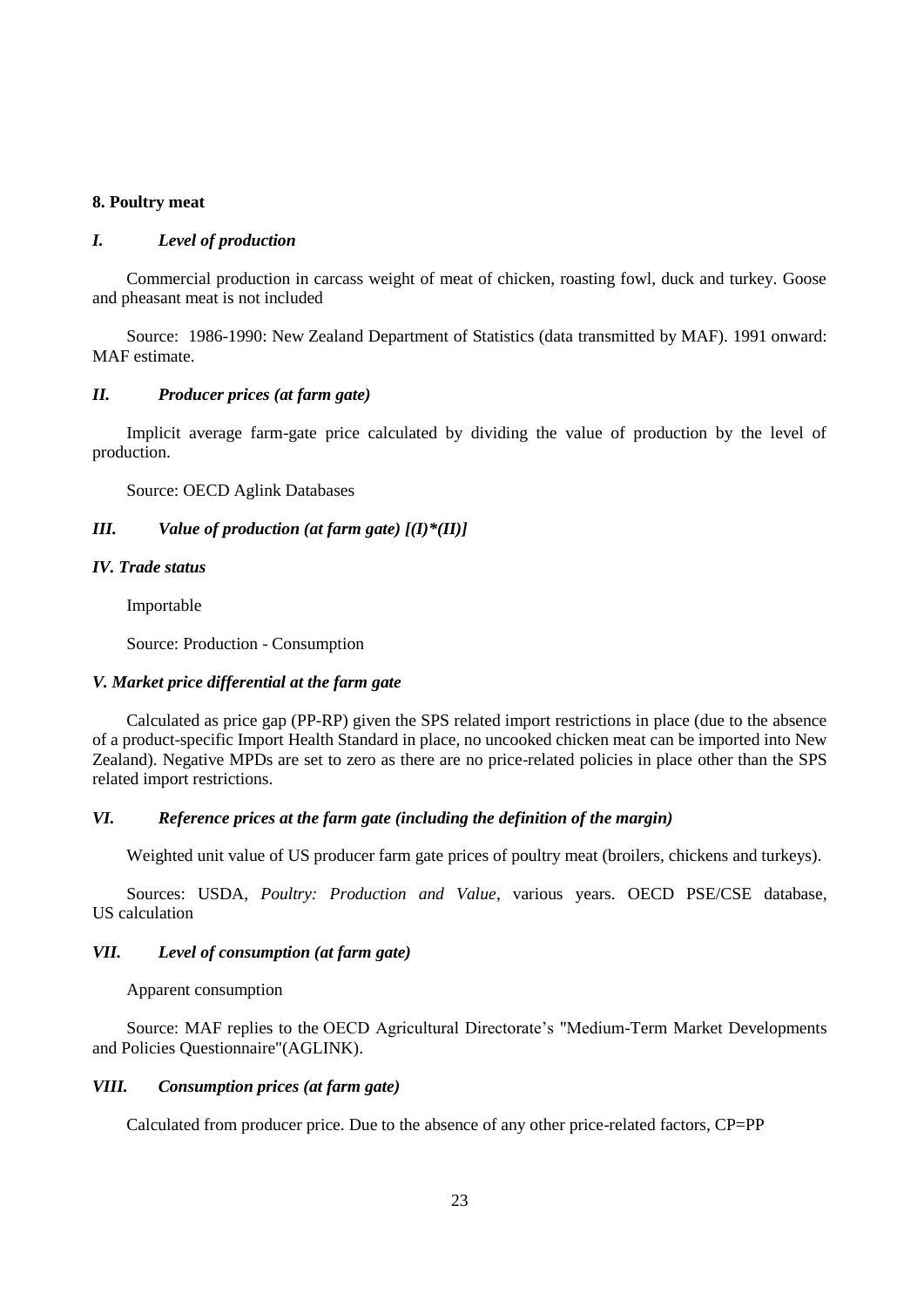Source: Calculated.

## *IX. Value of consumption (at farm gate) [(VII)\*(VIII)]*

Calculated

Source: Calculated

### **9. Eggs**

### *I. Level of production*

Commercial production in carcass weight of meat of chicken, roasting fowl, duck and turkey. Goose and pheasant meat is not included

Source: 1986-1990: New Zealand Department of Statistics (data transmitted by MAF). 1991 onward: MAF estimate.

### *II. Producer prices (at farm gate)*

Implicit average farm-gate price calculated by dividing the value of production by the level of production.

Source: OECD Aglink Databases

## *III. Value of production (at farm gate) [(I)\*(II)]*

### *IV. Trade status*

Exportable (small trade volumes)

Source: Production - Consumption

#### *V. Market price differential at the farm gate*

Calculated as price gap (PP-RP) given the SPS related import restrictions in place (due to the absence of a product-specific Import Health Standard in place, no table eggs can be imported into New Zealand). Negative MPDs are set to zero as there are no price-related policies in place other than the SPS related import restrictions. [NOTE: this may seem inconsistent with the trade status]

#### *VI. Reference prices at the farm gate (including the definition of the margin)*

Export unit value of eggs-in-shells exported by the European Community minus processing margin estimated as 5 per cent of the producer price

Sources: EUROSTAT, External trade-Exports, various years

#### *VII. Level of consumption (at farm gate)*

Apparent consumption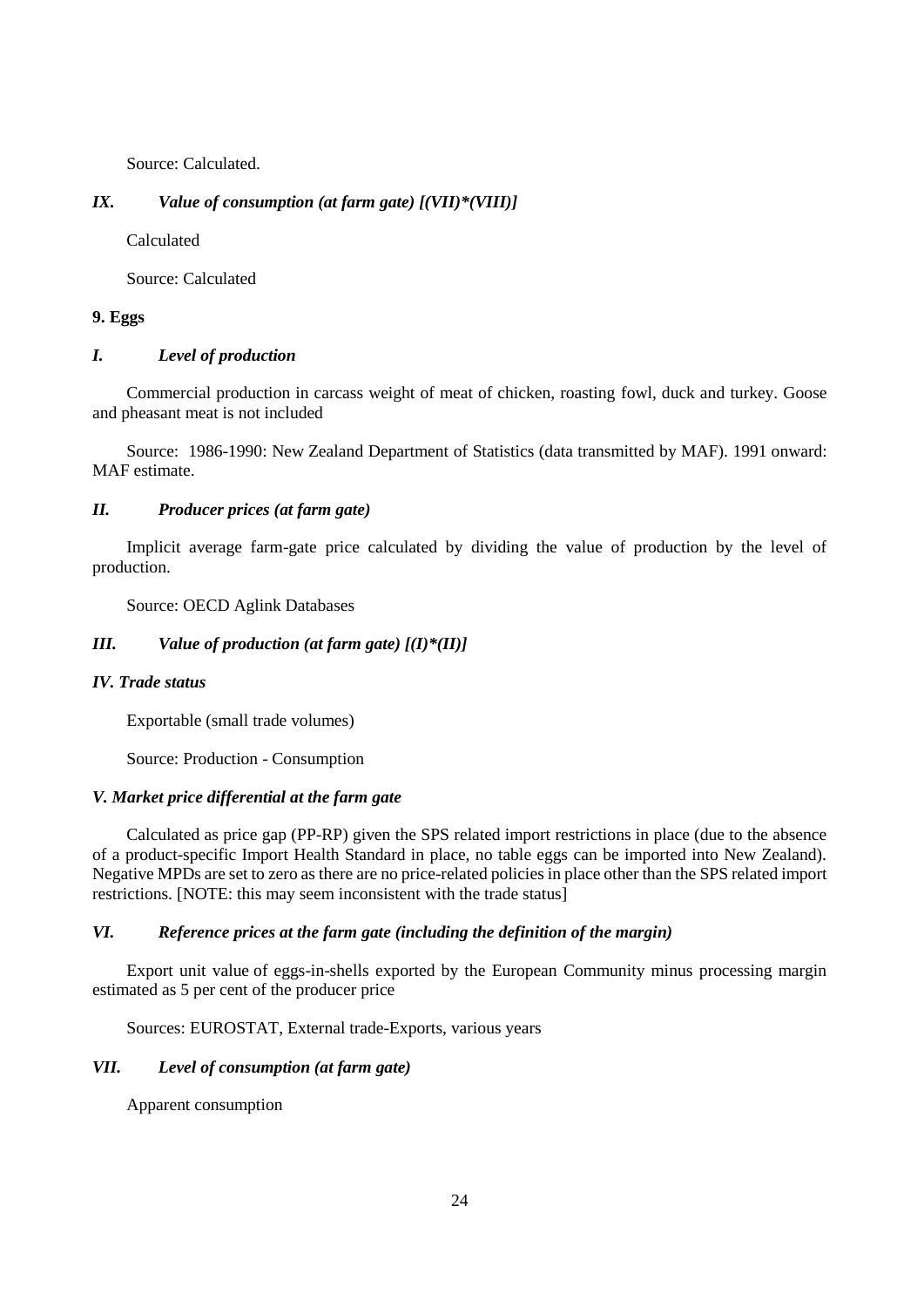Source: MAF replies to the OECD Agricultural Directorate's "Medium-Term Market Developments and Policies Questionnaire"(AGLINK).

#### *VIII. Consumption prices (at farm gate)*

Calculated from producer price. Due to the absence of any other price-related factors, CP=PP

Source: Calculated.

## *IX. Value of consumption (at farm gate) [(VII)\*(VIII)]*

Calculated

Source: Calculated

#### **10. Sheep meat**

#### *I. Level of production*

Total production in carcass weight of slaughtering (including mutton and lamb for sheepmeat); and animals exported live (for sheep) (number exported multiplied by 0.020). Includes production from rural slaughterhouses, on-farm kill, and pet food factory kill

Source: 1986-1990: New Zealand Department of Statistics (data transmitted by MAF). 1991 onward: MAF estimate.

#### *II. Producer prices (at farm gate)*

Implicit average farm-gate price calculated by dividing the value of production by the level of production.

Source: OECD Aglink Databases

## *III. Value of production (at farm gate) [(I)\*(II)]*

#### *IV. Trade status*

Exportable

Source: Production - Consumption

### *V. Market price differential at the farm gate*

MPD set to zero – no price-related policies in place

## *VI. Reference prices at the farm gate (including the definition of the margin)*

Equal to the Producer Price  $(MPD = 0)$ 

Sources: none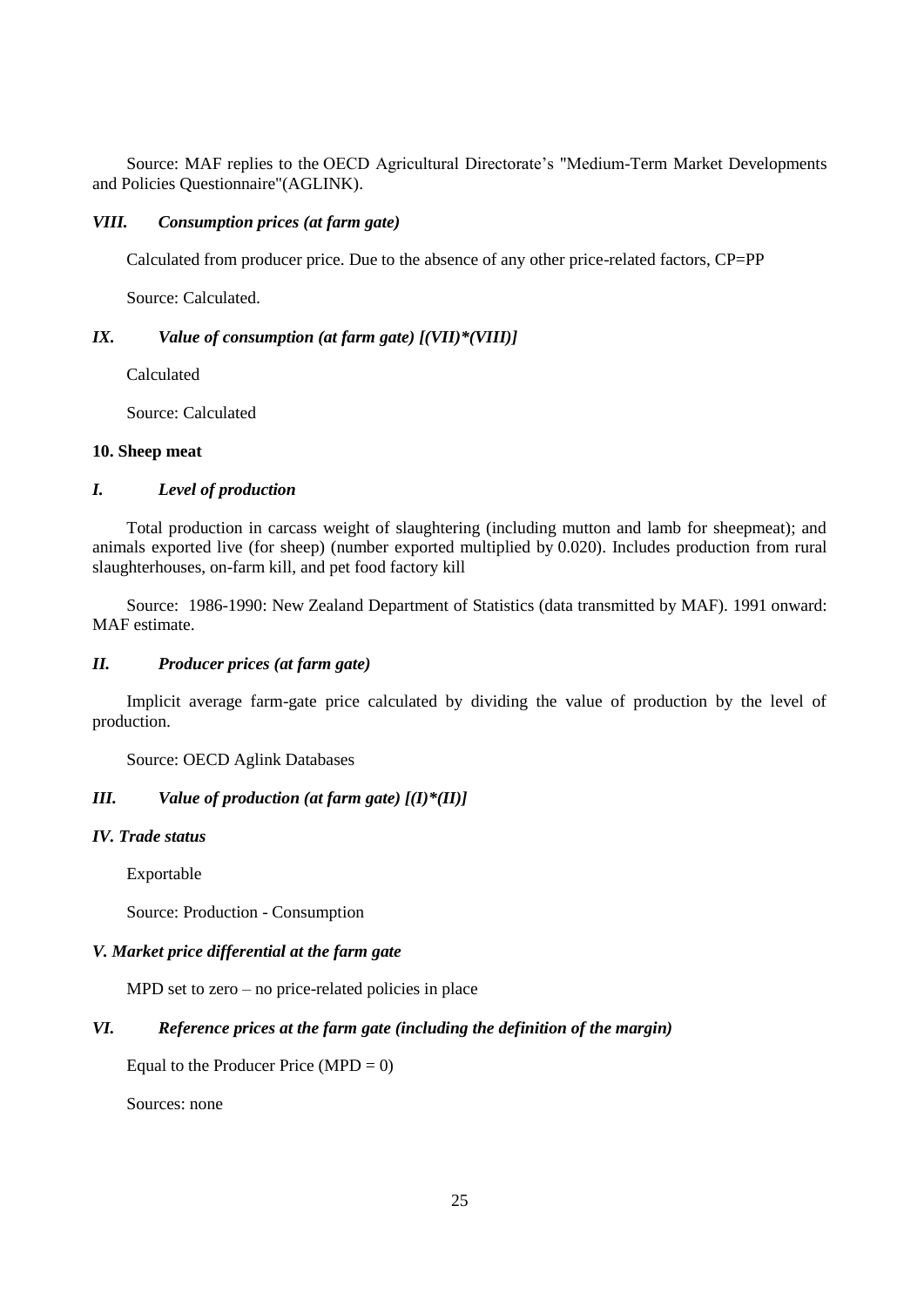### *VII. Level of consumption (at farm gate)*

Total apparent consumption of mutton and lamb, carcass weight

Source: MAF replies to the OECD Agricultural Directorate's "Medium-Term Market Developments and Policies Questionnaire"(AGLINK).

### *VIII. Consumption prices (at farm gate)*

Calculated from producer price. Due to the absence of any other price-related factors, CP=PP

Source: Calculated.

#### *IX. Value of consumption (at farm gate) [(VII)\*(VIII)]*

Calculated

Source: Calculated

### **11. Wool**

### *I. Level of production*

Total production of greasy and scoured wool in greasy equivalent weight; excluding slip wool and wool on sheepskins (which is exported).

Source: 1986-1990: New Zealand Department of Statistics (data transmitted by MAF). 1991 onward: MAF estimate.

## *II. Producer prices (at farm gate)*

Implicit average farm-gate price calculated by dividing the value of production by the level of production.

Source: OECD Aglink Databases

#### *III. Value of production (at farm gate) [(I)\*(II)]*

#### *IV. Trade status*

Exportable

Source: Production - Consumption

#### *V. Market price differential at the farm gate*

MPD set to zero – no price-related policies in place

## *VI. Reference prices at the farm gate (including the definition of the margin)*

Equal to the Producer Price  $(MPD = 0)$